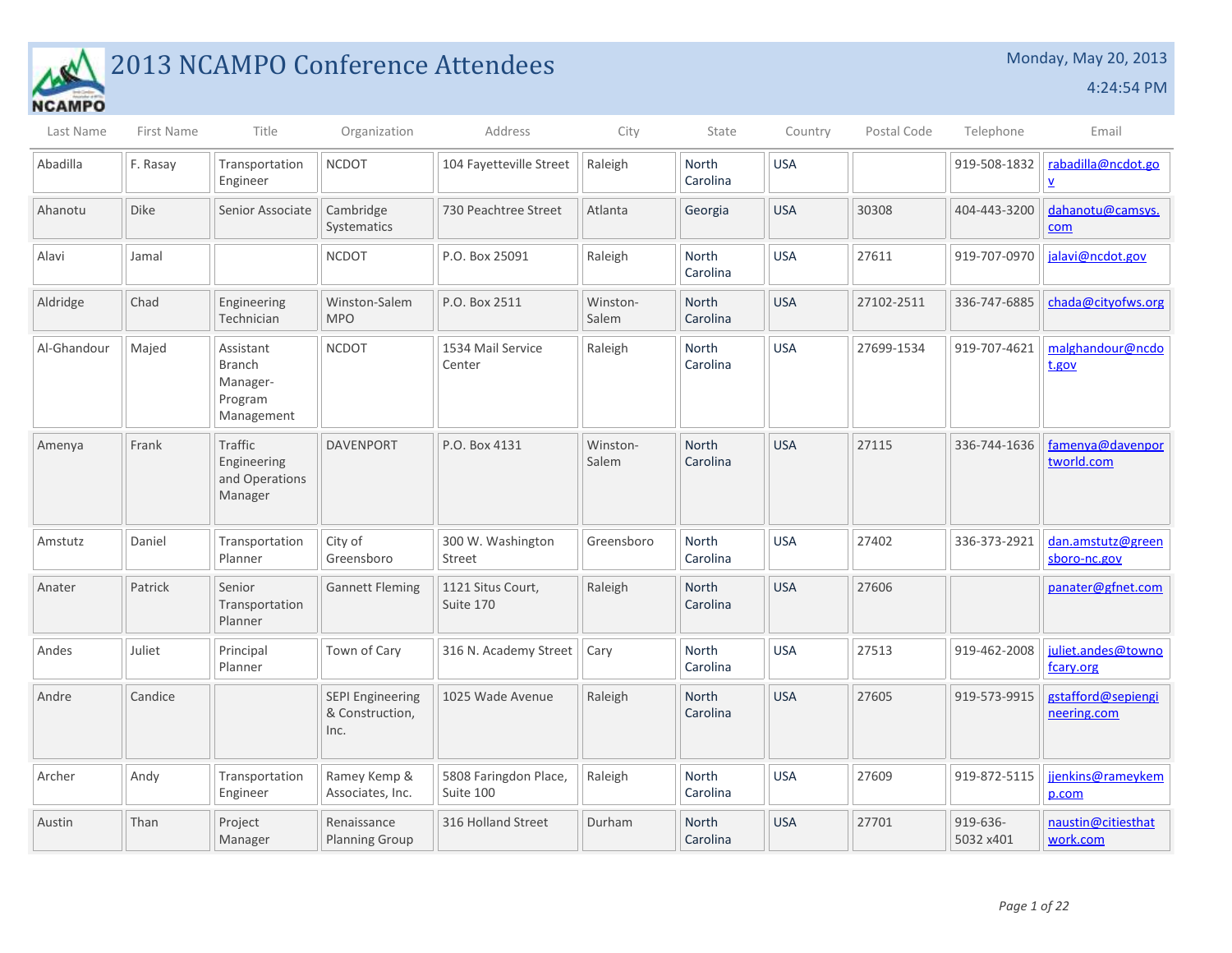| Last Name       | First Name | Title                                           | Organization                                            | Address                                  | City              | State                    | Country    | Postal Code | Telephone    | Email                                |
|-----------------|------------|-------------------------------------------------|---------------------------------------------------------|------------------------------------------|-------------------|--------------------------|------------|-------------|--------------|--------------------------------------|
| <b>Bailey</b>   | John       | Transportation<br>Engineer                      | <b>NCDOT</b>                                            | 1554 Mail Service<br>Center              | Raleigh           | North<br>Carolina        | <b>USA</b> | 27699-1554  | 919-707-0991 | jabailey@ncdot.gov                   |
| Baker           | Talmadge   | Chair PTRPO<br><b>TAC</b>                       | Piedmont Triad<br><b>Rural Planning</b><br>Organization | 631 Cypress Drive                        | Asheboro          | North<br>Carolina        | <b>USA</b> |             | 336-629-3227 | tbaker631@embarg<br>mail.com         |
| Barb            | Kimberly   |                                                 | Stimmel<br>Associates, PA                               | 601 N. Trade Street,<br>Suite 200        | Winston-<br>Salem | North<br>Carolina        | <b>USA</b> | 27101       | 336-723-1067 | lgrubbs@stimmelpa<br>.com            |
| <b>Barren</b>   | Loretta    | Transportation<br>Planner                       | Federal Highway<br>Administration                       | 310 New Bern<br>Avenue, Suite 410        | Raleigh           | North<br>Carolina        | <b>USA</b> | 27601       | 919-747-7025 | loretta.barren@dot.<br>gov           |
| Basham          | Stuart     | Project<br>Manager                              | Mecklenburg-<br>Union MPO                               | 600 E. Fourth Street,<br>8th Floor       | Charlotte         | <b>North</b><br>Carolina | <b>USA</b> | 28202       | 704-336-4695 | sbasham@ci.charlot<br>te.nc.us       |
| <b>Bass</b>     | Kiersten   | Senior Project<br>Manager                       | <b>HNTB</b>                                             | 343 E. Six Forks Road,<br>Suite 200      | Raleigh           | North<br>Carolina        | <b>USA</b> | 27609       | 919-424-0457 | kbass@hntb.com                       |
| Beckmann        | Ellen      | Transportation<br>Planner                       | DCHC MPO                                                | 101 City Hall Plaza                      | Durham            | North<br>Carolina        | <b>USA</b> | 27701       | 919-560-4366 | ellen.beckmann@d<br>urhamnc.gov      |
| <b>Bereis</b>   | Kimberly   | Senior Planner                                  | Atkins                                                  | 5200 Seventy Seven<br>Center Drive, #500 |                   | North<br>Carolina        | <b>USA</b> |             | 704-604-5883 | kimberly.bereis@at<br>kinsglobal.com |
| <b>Bessette</b> | Margaret   | Principal<br>Planner                            | W-S/Forsyth<br><b>County Planning</b><br>Board          | P.O. Box 2511                            | Winston-<br>Salem | North<br>Carolina        | <b>USA</b> | 27102-2511  | 336-747-7058 | margb@cityofws.or<br>g               |
| <b>Binette</b>  | Nathan     |                                                 | Evonik Cyro LLC                                         |                                          |                   | North<br>Carolina        | <b>USA</b> |             |              | nathan.binette@ev<br>onik.com        |
| Bisby           | Frances    |                                                 | <b>NCDOT</b>                                            | 1554 Mail Service<br>Center              | Raleigh           | <b>North</b><br>Carolina | <b>USA</b> | 27699-1554  | 919-707-0944 | fdbisby@ncdot.gov                    |
| <b>Black</b>    | Paul       | French Broad<br>River MPO<br>Director           | Land of Sky<br><b>Regional Council</b>                  | 339 New Leicester<br>Highway, Suite 140  | Asheville         | North<br>Carolina        | <b>USA</b> | 28806       | 828-251-6622 | paul@landofsky.org                   |
| Blackburn       | Lauren     | Director,<br>Bicycle-<br>Pedestrian<br>Division | <b>NCDOT</b>                                            | 1552 Mail Service<br>Center              | Raleigh           | North<br>Carolina        | <b>USA</b> | 27699-1552  | 919-805-1275 | lablackburn2@ncdo<br>t.gov           |
| Blake           | Jimmy      | Vice Chair<br>PTRPO TAC                         | Piedmont Triad<br><b>Rural Planning</b><br>Organization | P.O. Box 666                             | <b>Biscoe</b>     | North<br>Carolina        | <b>USA</b> |             | 910-220-1283 | brooks.lockhart@to<br>wnofbiscoe.com |
| Boecker         | Charles    | Director of<br>Engineering                      | DAVENPORT                                               | 305 W. Fourth Street,<br>Suite 2-A       | Winston-<br>Salem | North<br>Carolina        | <b>USA</b> | 27115       | 336-744-1636 | cboecker@davenpo<br>rtworld.com      |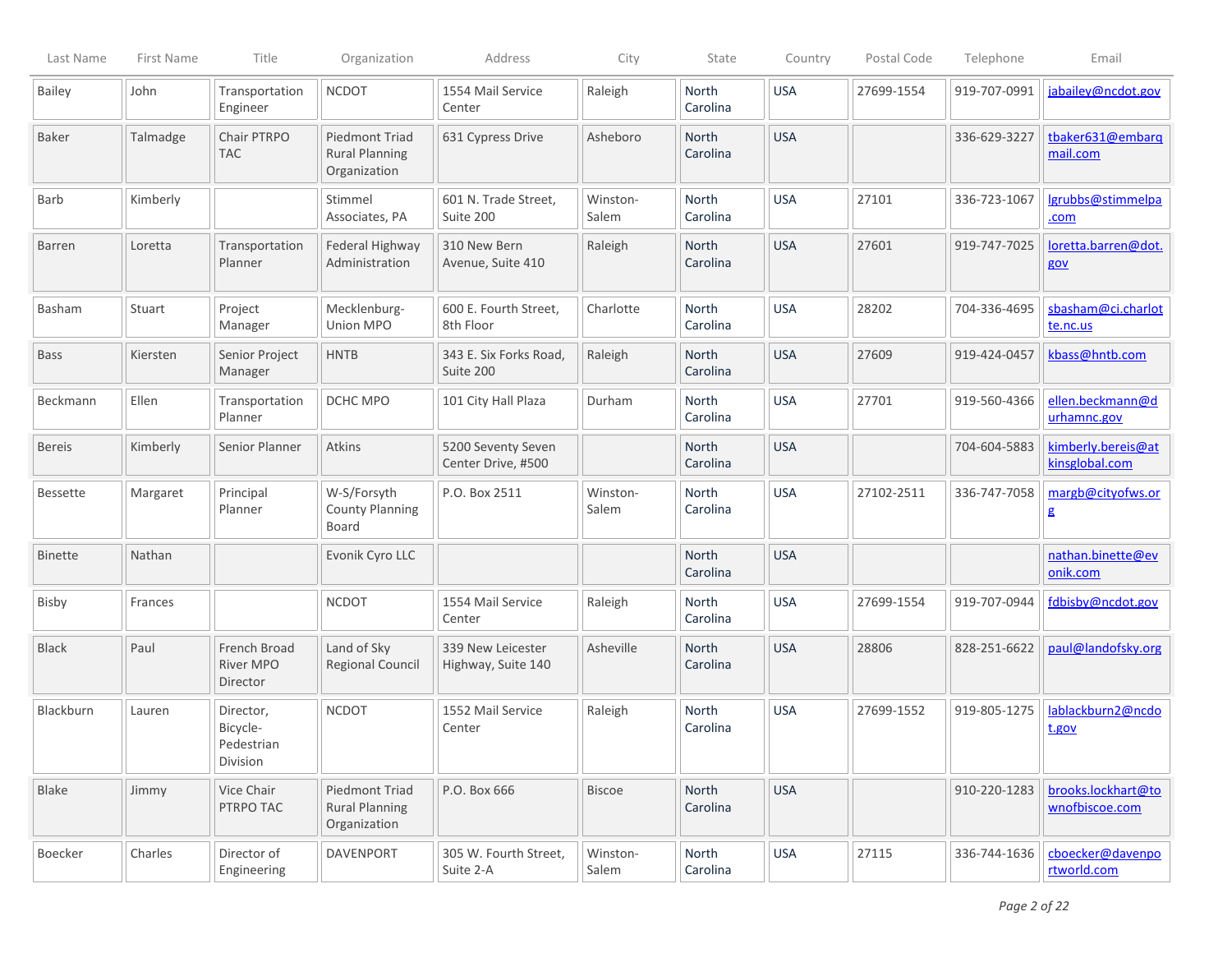| Last Name        | First Name    | Title                                                   | Organization                              | Address                                    | City              | State                    | Country    | Postal Code | Telephone              | Email                                           |
|------------------|---------------|---------------------------------------------------------|-------------------------------------------|--------------------------------------------|-------------------|--------------------------|------------|-------------|------------------------|-------------------------------------------------|
| <b>Bollinger</b> | Julie         | DCHC MPO<br>Coordinator                                 | <b>NCDOT</b>                              | 1554 Mail Service<br>Center                | Raleigh           | North<br>Carolina        | <b>USA</b> | 27699-1554  | 919-707-0945           | jbollinger@ncdot.go<br>$\underline{\mathsf{v}}$ |
| Bonk             | David         | Long Range and<br>Transportation<br>Planning<br>Manager | Town of Chapel<br>Hill                    | 405 Martin Luther<br>King Jr. Boulevard    | Chapel Hill       | North<br>Carolina        | <b>USA</b> | 27514       | 919-621-2461           | dbonk@townofcha<br>pelhill.org                  |
| Boyd             | Dominique     | Transportation<br>Engineer                              | NCDOT-TPB                                 | 1 S. Wilmington Street                     | Raleigh           | North<br>Carolina        | <b>USA</b> | 27601       | 919-707-0932           | dlboyd1@ncdot.gov                               |
| <b>Brasier</b>   | Jane          | <b>Business</b><br>Development<br>Manager               | <b>Advanced Energy</b>                    | 909 Capability Drive,<br><b>Suite 2100</b> | Raleigh           | North<br>Carolina        | <b>USA</b> | 27606       | 919-857-9000           | jbrasier@advancede<br>nergy.org                 |
| <b>Bridges</b>   | Daniel        | Design Project<br>Manager                               | Parsons<br><b>Brinckerhoff</b>            | 121 W. Trade Street,<br>Suite 1950         | Charlotte         | North<br>Carolina        | <b>USA</b> | 28202       | 704-342-5404           | bridges@pbworld.c<br>om                         |
| <b>Bruff</b>     | Mike          | Manager                                                 | <b>NCDOT</b>                              | 1554 Mail Service<br>Center                | Raleigh           | North<br>Carolina        | <b>USA</b> | 27699-1554  | 919-707-0901           | mbruff@ncdot.gov                                |
| <b>Bryson</b>    | Donald        | Principal                                               | <b>VHB Engineering</b><br><b>NC, P.C.</b> | 4000 Westchase<br>Boulevard, Suite 530     | Raleigh           | North<br>Carolina        | <b>USA</b> | 27607       | 919-829-<br>0328 x5615 | dbryson@vhb.com                                 |
| Buchanan         | Robin         |                                                         | <b>DAVENPORT</b>                          | 305 W. Fourth Street,<br>Suite 2-A         | Winston-<br>Salem | North<br>Carolina        | <b>USA</b> | 27115       | 336-744-1636           | rbuchanan@davenp<br>ortworld.com                |
| <b>Buck</b>      | <b>Bryant</b> |                                                         | Mid-East<br>Commission                    | 1385 John Small<br>Avenue                  | Washington        | North<br>Carolina        | <b>USA</b> | 27889       | 252-974-1844           | bbuck@mideastco<br>m.org                        |
| Burczyk          | Matthew       | Bicycle &<br>Pedestrian<br>Coordinator                  | City of Winston-<br>Salem                 | P.O. Box 2511                              | Winston-<br>Salem | North<br>Carolina        | <b>USA</b> | 27102-2511  | 336-747-6884           | mattbk@cityofws.o<br>rg                         |
| <b>Burris</b>    | John          | Transportation<br>Planner                               | <b>URS</b>                                | 1600 Perimeter Park<br><b>Drive</b>        | Morrisville       | <b>North</b><br>Carolina | <b>USA</b> | 27560       | 919-461-1559           | john.burris@urs.co<br>$\underline{m}$           |
| Bush             | Robert        | <b>Transit Principal</b>                                | <b>HDR</b>                                | 3733 National Drive,<br>Suite 207          | Raleigh           | <b>North</b><br>Carolina | <b>USA</b> | 27612       | 919-232-6619           | robert.bush@hdrinc<br>.com                      |
| <b>Bushell</b>   | Max           |                                                         | Stantec                                   | 801 Jone Franklin<br>Road, Suite 300       | Raleigh           | North<br>Carolina        | <b>USA</b> | 27606       | 919-851-6866           | max.bushell@stante<br>c.com                     |
| Byrum            | Gretchen      | Division 1<br>Planning<br>Engineer                      | <b>NCDOT</b>                              | 113 Airport Drive,<br>Suite 100            | Edenton           | North<br>Carolina        | <b>USA</b> | 27932       | 252-482-1850           | gabyrum@ncdot.go<br>Δ.                          |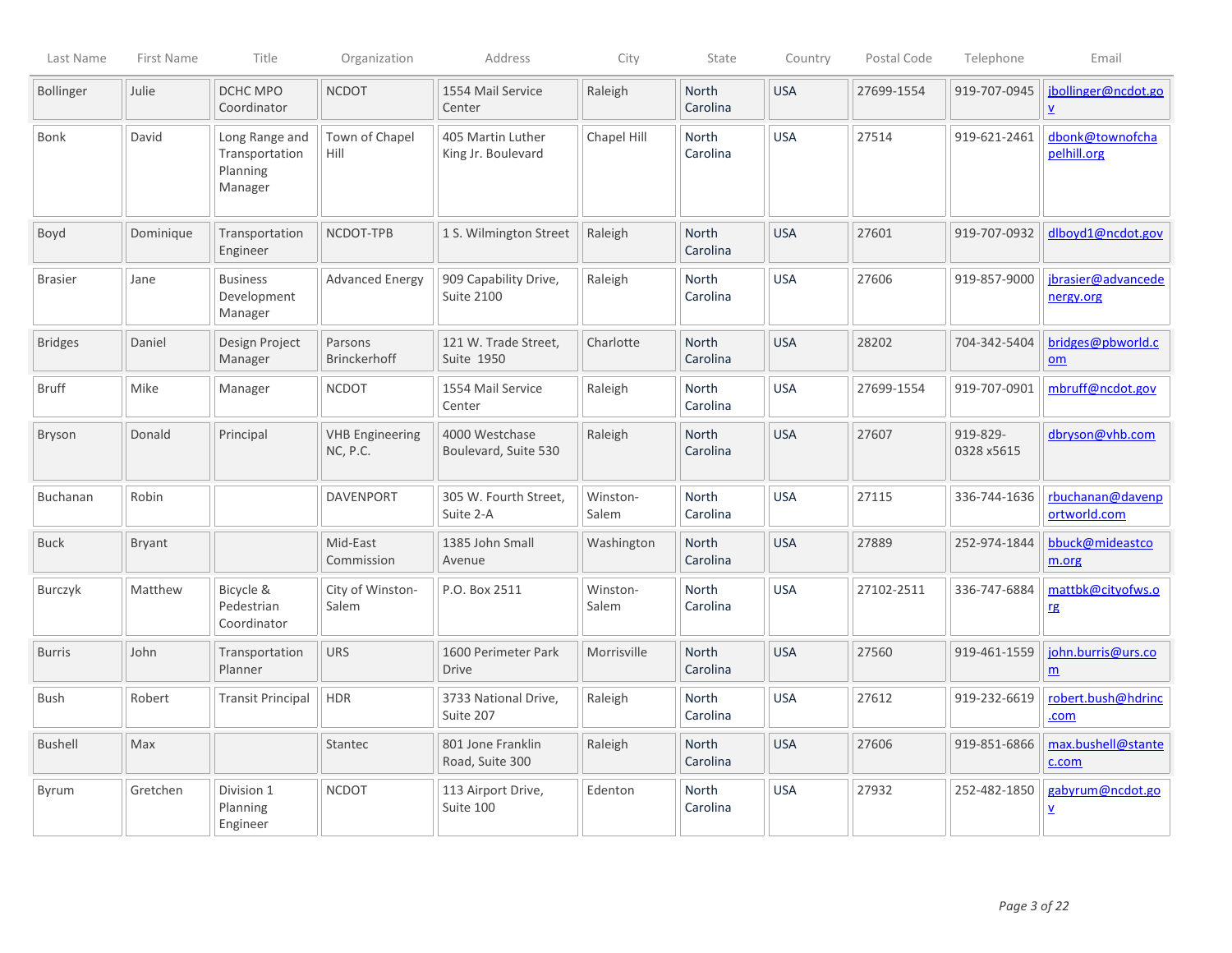| Last Name | First Name | Title                                | Organization                                                                                                      | Address                                | City         | State                    | Country    | Postal Code | Telephone    | Email                                        |
|-----------|------------|--------------------------------------|-------------------------------------------------------------------------------------------------------------------|----------------------------------------|--------------|--------------------------|------------|-------------|--------------|----------------------------------------------|
| Cabaniss  | Jeff       | Senior Planning<br>Engineer          | <b>NCDOT Division 2</b>                                                                                           | P.O. Box 1587                          | Greenville   | North<br>Carolina        | <b>USA</b> | 27835       | 252-439-2836 | jcabaniss@ncdot.go<br>$\underline{v}$        |
| Carter    | Carol      | <b>Town Planner</b>                  | Town of<br>Summerfield                                                                                            | P.O. Box 970                           | Summerfield  | <b>North</b><br>Carolina | <b>USA</b> | 27358       | 336-643-8655 | ccarter@summerfie<br>Idgov.com               |
| Chapman   | Maurizia   | Senior<br>Transportation<br>Planner  | Fayetteville MPO                                                                                                  | 130 Gillespie Street                   | Fayetteville | North<br>Carolina        | <b>USA</b> | 28301       | 910-678-7615 | mchapman@co.cu<br>mberland.nc.us             |
| Chung     | Soon       | Senior Engineer                      | <b>NCDOT</b>                                                                                                      | 1554 Mail Service<br>Center            | Raleigh      | North<br>Carolina        | <b>USA</b> | 27699-1554  | 919-707-0956 | schung@ncdot.gov                             |
| Clark     | Chris      | Transportation<br>Program<br>Manager | <b>Grand Strand</b><br>Area<br>Transportation<br>Study /<br>Waccamaw<br><b>Regional Council</b><br>of Governments | 1230 Highmarket<br>Street              | Georgetown   | South<br>Carolina        | <b>USA</b> | 29440       | 848-546-8503 | cclark@wrcog.org                             |
| Clymer    | Carlee     | <b>Travel Demand</b><br>Modeler      | Parsons<br><b>Brinckerhoff</b>                                                                                    | 418 Phoenix Avenue<br><b>NW</b>        | Albuquerque  | <b>New Mexico</b>        | <b>USA</b> | 87107       | 970-261-3915 | clymer@pbworld.co<br>$\underline{m}$         |
| Cochran   | Miller     | Transportation<br>Planner            | <b>VHB Engineering</b><br>NC                                                                                      | 4000 WestChase<br>Boulevard, Suite 530 | Raleigh      | North<br>Carolina        | <b>USA</b> | 27607       | 919-829-0328 | mcochran@vhb.co<br>$\underline{m}$           |
| Conforti  | John       | Western<br>Region Group<br>Leader    | <b>NCDOT</b>                                                                                                      | 1548 Mail Service<br>Center            | Raleigh      | North<br>Carolina        | <b>USA</b> | 27699-1548  | 919-707-6015 | jgconforti@ncdot.g<br>$\mathsf{O}\mathsf{V}$ |
| Conrad    | Phil       | Director                             | Burlington<br>Graham MPO                                                                                          | P.O. Box 1358                          | Burlington   | North<br>Carolina        | <b>USA</b> | 27216       | 336-513-5418 | burlmpo@ci.burling<br>ton.nc.us              |
| Cook      | Pam        | Transportation<br>Engineer           | NCDOT, TPB                                                                                                        | 1554 Mail Service<br>Center            | Raleigh      | North<br>Carolina        | <b>USA</b> | 27699-1554  | 919-707-0975 | prcook@ncdot.gov                             |
| Cook      | Robert     | Transportation<br>Program<br>Manager | City of Charlotte                                                                                                 | 600 E. Fourth Street                   | Charlotte    | North<br>Carolina        | <b>USA</b> | 28202       | 704-336-8643 | rwcook@charlotten<br>c.gov                   |
| Cornman   | Guy        | Director of<br>Planning              | Davidson County                                                                                                   | P.O. Box 1067                          | Lexington    | North<br>Carolina        | <b>USA</b> | 27293       | 336-242-2224 | guy.cornman@davi<br>dsoncountync.gov         |
| Cox       | Adrienne   | Project<br>Manager                   | <b>FOCUS</b><br>Southeastern NC                                                                                   | 201 N. Front Street,<br>Suite 807      | Wilmington   | North<br>Carolina        | <b>USA</b> | 28401       | 910-795-2799 | acox@FOCUSsenc.o<br><b>rg</b>                |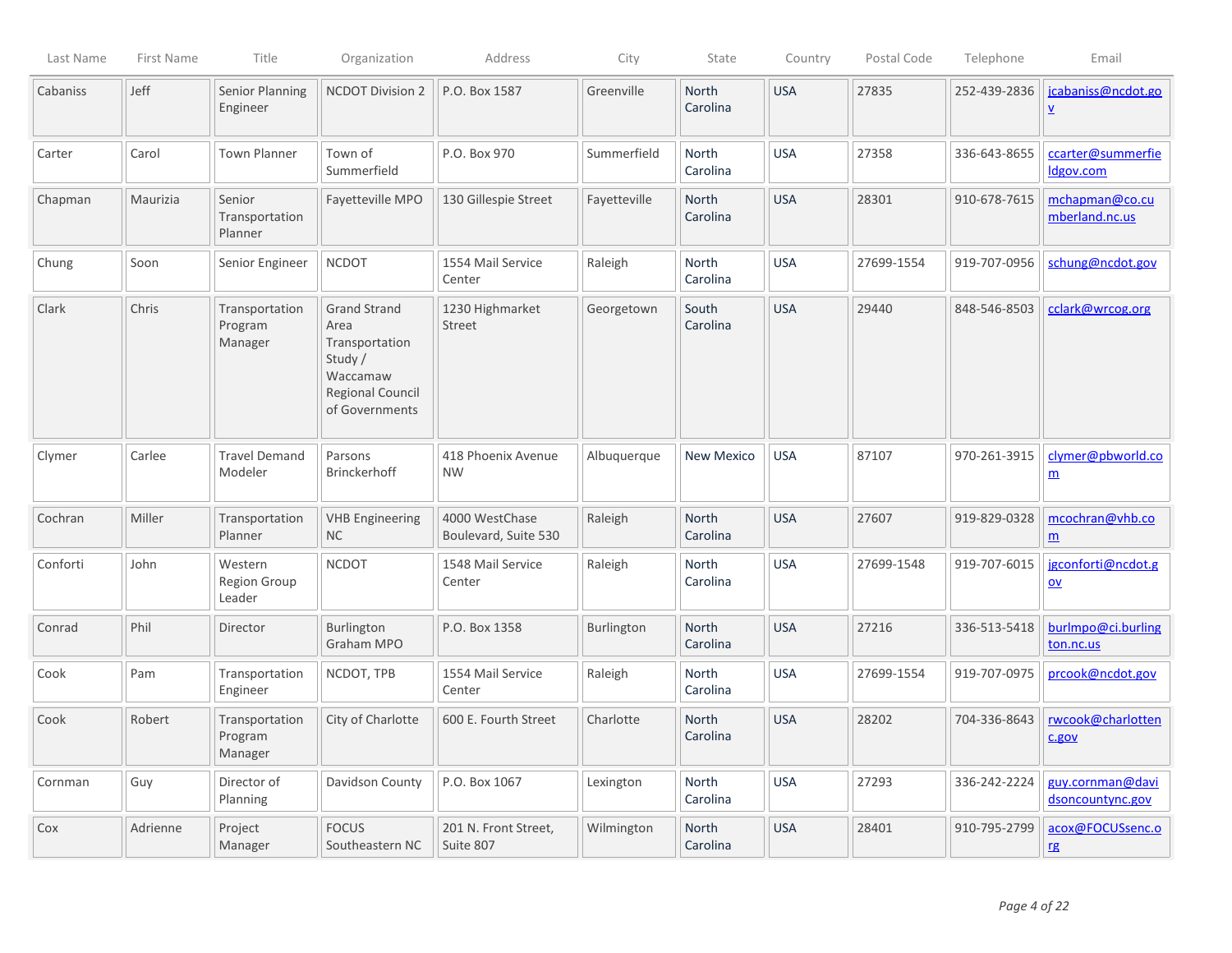| Last Name  | First Name | Title                                     | Organization                                                        | Address                                  | City                      | State                    | Country    | Postal Code | Telephone    | Email                                        |
|------------|------------|-------------------------------------------|---------------------------------------------------------------------|------------------------------------------|---------------------------|--------------------------|------------|-------------|--------------|----------------------------------------------|
| Cox        | Hardee     | Program<br>Engineer                       | <b>NCDOT</b>                                                        | 1534 Mail Service<br>Center              | Raleigh                   | North<br>Carolina        | <b>USA</b> | 27699-1534  | 919-707-4643 | hcox@ncdot.gov                               |
| Cox        | Shea       | CTG Program<br>Administrator-<br>Region 5 | Community<br>Transformation<br><b>Grant Project-</b><br>Region 5    | 1203 Maple Street                        | Greensboro                | North<br>Carolina        | <b>USA</b> | 27405       | 336-641-3798 | scox@co.guilford.nc<br>$u$                   |
| Coxe       | William    | Transportation<br>Planner                 | Town of<br>Huntersville                                             | P.O. Box 664                             | Huntersville              | North<br>Carolina        | <b>USA</b> | 28070       | 704-766-2210 | bcoxe@huntersville.<br>org                   |
| Crum       | Amy        | Project Planner                           | Winston-<br>Salem/Forsyth<br><b>County Planning</b><br><b>Board</b> | 100 E. First Street                      | Winston-<br>Salem         | North<br>Carolina        | <b>USA</b> | 27101       | 336-747-7051 | amyc@cityofws.org                            |
| Crummy     | Reuben     | Transportation<br>Engineer                | NCDOT-TPB                                                           | 1 S. Wilmington Street                   | Raleigh                   | North<br>Carolina        | <b>USA</b> | 27601       | 919-707-0971 | rcrummy@ncdot.go<br>$\underline{\mathsf{v}}$ |
| Cunningham | Mike       | <b>Business</b><br>Development<br>Manager | Econolite                                                           | 2072 Allen Court Drive                   | Germantown                | Tennessee                | <b>USA</b> | 38139       | 901-210-2356 | mcunningham@eco<br>nolite.com                |
| Curtis     | Connie     | Deputy Director                           | City of Winston-<br>Salem, DOT                                      | P.O. Box 2511                            | Winston-<br>Salem         | North<br>Carolina        | <b>USA</b> | 27102-2511  | 336-747-6872 | conniec@cityofws.o<br>rg                     |
| Daniel     | Gerald     | Senior<br>Transportation<br>Planner       | City of Raleigh                                                     | P.O. Box 590                             | Raleigh                   | North<br>Carolina        | <b>USA</b> | 27602       | 919-996-2661 | gerald.daniel@ralei<br>ghnc.gov              |
| Davenport  | John       | President                                 | <b>DAVENPORT</b>                                                    | 305 W. Fourth Street,<br>Suite 2-A       | Winston-<br>Salem         | North<br>Carolina        | <b>USA</b> | 27115       | 336-744-1636 | jdavenport@davenp<br>ortworld.com            |
| Davenport  | Michael    |                                           | <b>DAVENPORT</b>                                                    | 305 W. Fourth Street,<br>Suite 2-A       | Winston-<br>Salem         | <b>North</b><br>Carolina | <b>USA</b> | 27115       | 336-744-1636 | sclark@davenportw<br>orld.com                |
| Davis      | Beverly    | Mid Atlantic<br>Region<br>Planning Leader | RS&H                                                                | 7 E. Congress Street,<br>Suite 402 E     | Savannah                  | Georgia                  | <b>USA</b> | 31401       | 912-713-0007 | beverly.davis@rsan<br>dh.com                 |
| Davis      | Wayne      | Transportation<br>Engineer<br>Supervisor  | <b>NCDOT</b>                                                        | 1 S. Wilmington Street                   | Raleigh                   | <b>North</b><br>Carolina | <b>USA</b> | 27601       | 919-707-0987 | wcdavis@ncdot.gov                            |
| Day        | Jesse      | Regional<br>Planner                       | Piedmont Triad<br><b>Regional Council</b>                           | 2216 W.<br>Meadowview Road,<br>Suite 201 |                           | North<br>Carolina        | <b>USA</b> |             | 336-294-4950 | jday@ptrc.org                                |
| Day        | Matthew    | Senior Planner                            | Triangle Area RPO                                                   | P.O. Box 12276                           | Research<br>Triangle Park | North<br>Carolina        | <b>USA</b> | 27709       | 919-558-9397 | mday@tjcog.org                               |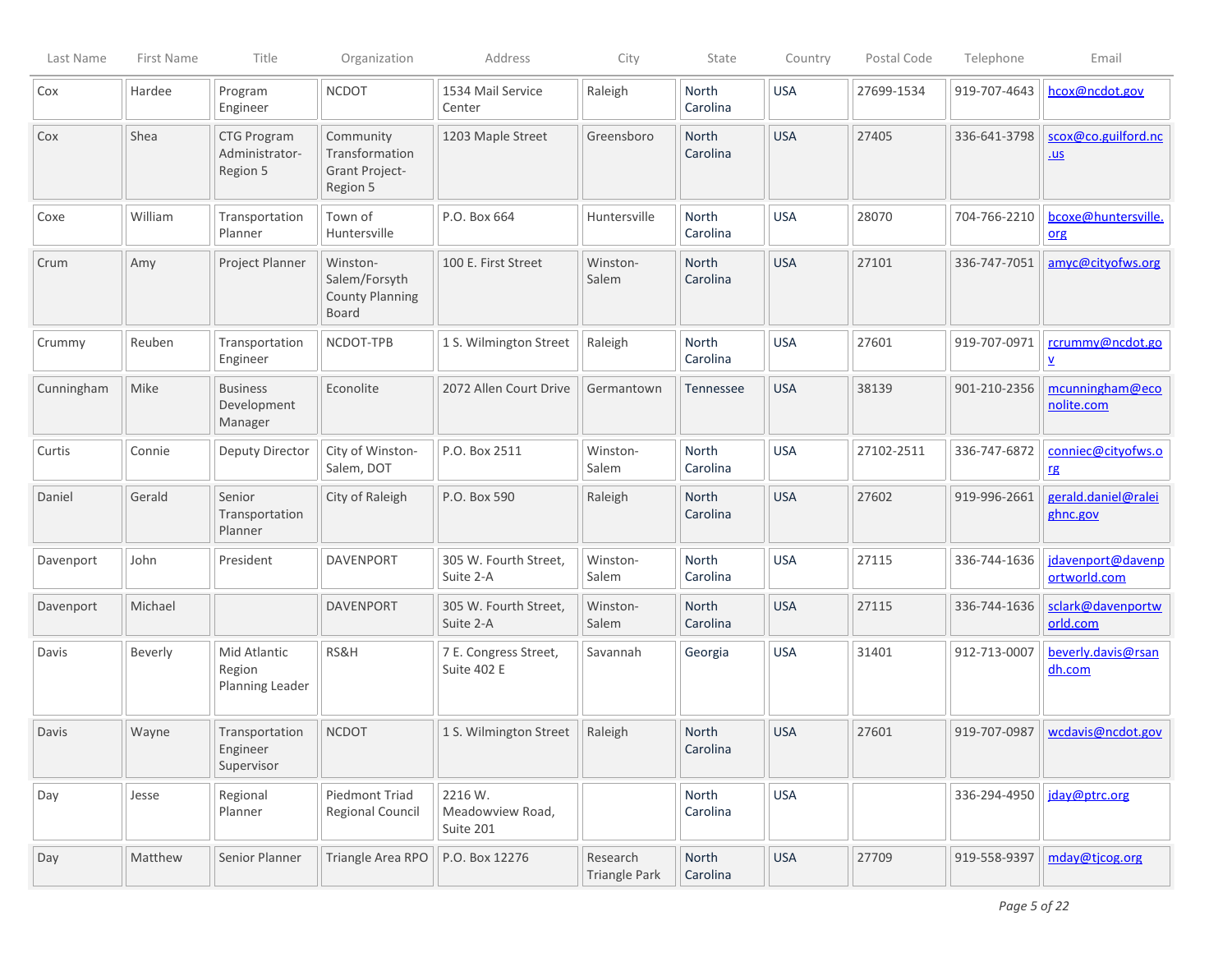| Last Name | First Name | Title                                  | Organization                           | Address                                          | City              | State                    | Country    | Postal Code | Telephone    | Email                               |
|-----------|------------|----------------------------------------|----------------------------------------|--------------------------------------------------|-------------------|--------------------------|------------|-------------|--------------|-------------------------------------|
| Dean      | Kellie     | <b>TEA-NCDOT</b>                       | <b>NCDOT</b>                           | 15 S. Wilmington<br>Street                       | Raleigh           | North<br>Carolina        | <b>USA</b> | 27601       | 919-707-0972 | kadean@ncdot.gov                    |
| Demers    | Alixandra  | Transportation<br>Engineer             | AECOM                                  | 701 Corporate Center<br>Drive, Suite 475         | Raleigh           | North<br>Carolina        | <b>USA</b> | 27607       | 919-256-6312 | alixandra.demers@<br>aecom.com      |
| Dernev    | Ivo        | <b>NCDOT</b>                           | <b>NCDOT</b>                           | 1 S. Wilmington Street                           | Raleigh           | North<br>Carolina        | <b>USA</b> | 27601       | 919-707-2905 | isdernev@ncdot.go<br>⊻              |
| Desai     | Rupal      |                                        | NCDOT-TPB                              | 1 S. Wilmington Street                           | Raleigh           | North<br>Carolina        | <b>USA</b> | 27601       | 919-707-0942 | rpdesai@ncdot.gov                   |
| Dickey    | Luke       |                                        | Stimmel<br>Associates, PA              | 601 N. Trade Street,<br>Suite 200                | Winston-<br>Salem | North<br>Carolina        | <b>USA</b> | 27101       | 336-723-1067 | lgrubbs@stimmelpa<br>.com           |
| Dosse     | Linda      |                                        | <b>NCDOT</b>                           | 1554 Mail Service<br>Center                      | Raleigh           | North<br>Carolina        | <b>USA</b> | 27699-1554  | 919-707-0973 | ldosse@ncdot.gov                    |
| Eastland  | Vicki      | Transportation<br>Specialist           | French Broad<br>River MPO              | 339 New Leicester<br>Highway                     | Asheville         | North<br>Carolina        | <b>USA</b> | 28806       | 828-251-6622 | vicki.eastland@land<br>ofsky.org    |
| Edwards   | Kevin      | Transportation<br>Planner              | Winston-Salem<br><b>MPO</b>            | P.O. Box 2511                                    | Winston-<br>Salem | North<br>Carolina        | <b>USA</b> | 27102-2511  | 336-747-6881 | kevine@cityofws.or<br>g             |
| Eggert    | Donald     | <b>RPO</b><br>Coordinator              | Cape Fear<br>Council of<br>Governments | 1480 Harbour Drive                               | Wilmington        | North<br>Carolina        | <b>USA</b> | 28401       | 910-471-0474 | deggert@capefearc<br>og.org         |
| Errett    | Greg       | Transportation<br>Planning<br>Manager  | City of Winston-<br>Salem DOT          | P.O. Box 2511                                    | Winston-<br>Salem | <b>North</b><br>Carolina | <b>USA</b> | 27102-2511  | 336-747-6871 | grege@cityofws.org                  |
| Evans     | Cheryl     | I.T.S.<br>Development<br>Engineer      | <b>NCDOT</b>                           | 750 N. Greenfield<br>Parkway                     | Garner            | <b>North</b><br>Carolina | <b>USA</b> | 27529       | 919-661-3269 | cevans@ncdot.gov                    |
| Evans     | John       | Principal                              | Cambridge<br>Systematics, Inc.         | 4800 Hampden Lane,<br>Suite 800                  | Bethesda          | Maryland                 | <b>USA</b> | 20814       | 301-347-0100 | jevans@camsys.co<br>$\underline{m}$ |
| Even      | Darren     | Senior Planner I                       | Atkins                                 | 5200 Seventy Seven<br>Center Drive, Suite<br>500 | Charlotte         | North<br>Carolina        | <b>USA</b> | 28217       | 704-665-4408 | darren.even@atkins<br>global.com    |
| Flanagan  | Patrick    | Planning<br>Director                   | Eastern Carolina<br>Council            | 233 Middle Street                                | New Bern          | North<br>Carolina        | <b>USA</b> |             | 252-229-4332 | pflanagan@eccog.o<br><b>rg</b>      |
| Fluitt    | Allison    | Transportation<br>Engineer/Plann<br>er | Kimley-Horn and<br>Associates, Inc.    | 3001 Weston Parkway                              | Cary              | North<br>Carolina        | <b>USA</b> | 27513       | 919-678-4138 | allison.fluitt@kimle<br>y-horn.com  |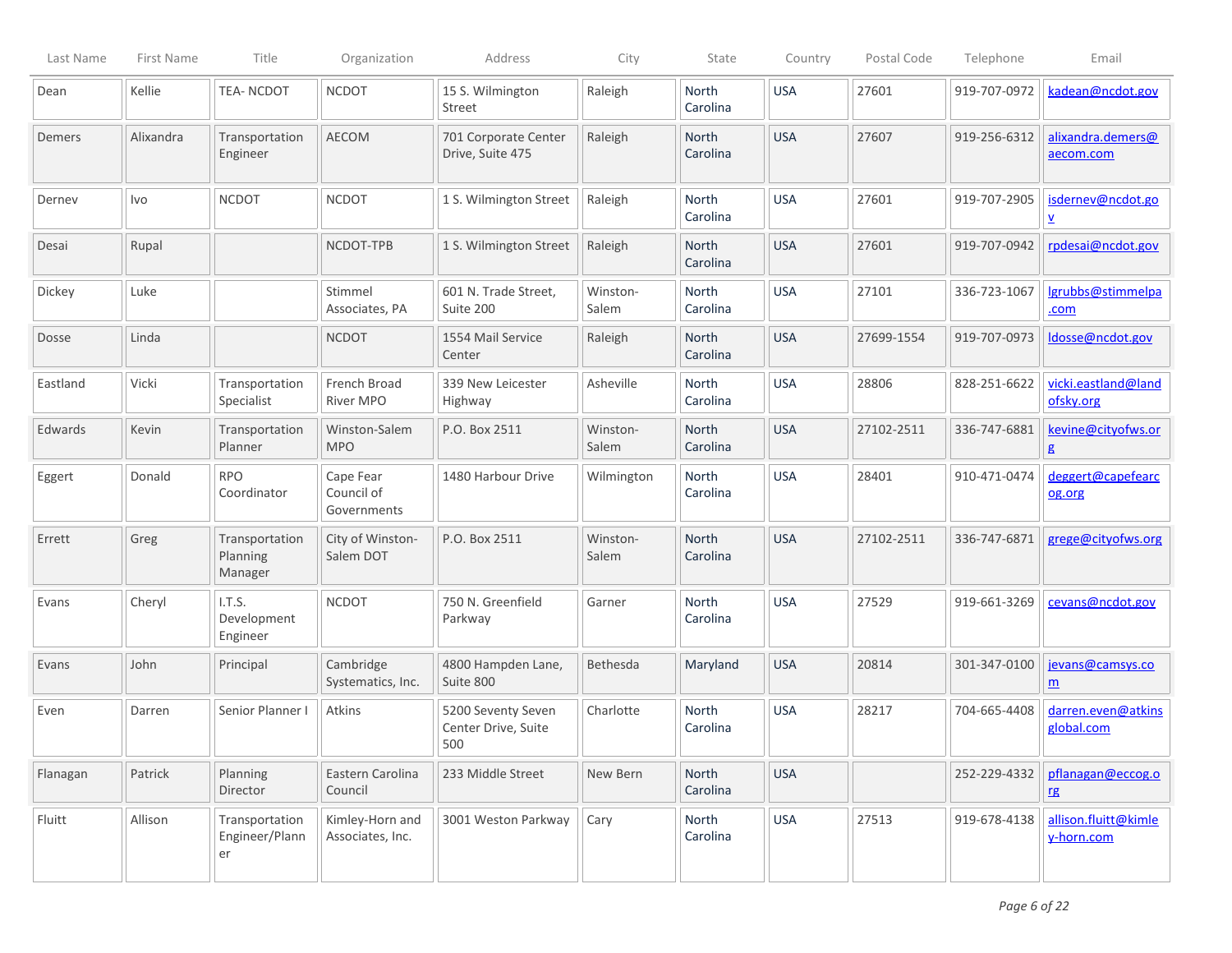| Last Name | First Name      | Title                                                   | Organization                                   | Address                                   | City              | State                    | Country    | Postal Code | Telephone    | Email                                 |
|-----------|-----------------|---------------------------------------------------------|------------------------------------------------|-------------------------------------------|-------------------|--------------------------|------------|-------------|--------------|---------------------------------------|
| Ford      | Gwen            | <b>GIS Planner</b>                                      | City of High Point                             | P.O. Box 230                              | <b>High Point</b> | <b>North</b><br>Carolina | <b>USA</b> | 27261       | 336-883-4792 | gwen.ford@highpoi<br>ntnc.gov         |
| Foti      | Ben             | Human<br>Services Planner                               | Kerr-Tar Regional<br>Council of<br>Governments | P.O. Box 709                              | Henderson         | North<br>Carolina        | <b>USA</b> | 27536       | 252-436-2040 | bfoti@kerrtarcog.or<br>g              |
| Freeman   | Colista         | Senior Planner                                          | Mulkey<br>Engineers &<br>Consultants           | 6750 Tryon Road                           | Cary              | <b>North</b><br>Carolina | <b>USA</b> | 27518       | 919-851-1912 | cfreeman@mulkeyi<br>nc.com            |
| Freeman   | Mark            | Transportation<br>Manager                               | Hatch Mott<br>MacDonald                        | P.O. Box 700                              | Fuquay Varina     | North<br>Carolina        | <b>USA</b> | 27526       | 919-552-2253 | mark.freeman@hat<br>chmott.com        |
| Freitag   | Kurt            | Program<br>Engineer                                     | <b>NCDOT</b>                                   | 1534 Mail Service<br>Center               | Raleigh           | North<br>Carolina        | <b>USA</b> | 27699-1534  | 919-707-4627 | kfreitag@ncdot.gov                    |
| Freyler   | Susan           | Principal                                               | ColeJenest &<br>Stone PA                       | 200 S. Tryon Street,<br><b>Suite 1400</b> | Charlotte         | <b>North</b><br>Carolina | <b>USA</b> | 28202       | 704-376-1555 | smartin@colejenest<br>stone.com       |
| Fujisawa  | Kaori           | Transportation<br>Project Planner                       | City of Winston-<br>Salem DOT                  | P.O. Box 2511                             | Winston-<br>Salem | <b>North</b><br>Carolina | <b>USA</b> | 27102-2511  | 336-747-6882 | kaorif@cityofws.org                   |
| Fuller    | Karyl           | Senior Planner                                          | <b>IRPO</b>                                    | P.O. Box 841                              | Rutherfordton     | North<br>Carolina        | <b>USA</b> | 28139       | 828-351-2331 | kfuller@regionc.org                   |
| Fussell   | Rhett           | Supervising<br>Engineer                                 | Parsons<br><b>Brinckerhoff</b>                 | 434 Fayetteville Street                   | Raleigh           | North<br>Carolina        | <b>USA</b> | 27601       | 919-836-4075 | fussell@pbworld.co<br>$\underline{m}$ |
| Geigle    | Joseph          | Congestion/ITS<br>Managment<br>Engineer                 | <b>FHWA</b>                                    | 310 New Bern<br>Avenue, Suite 410         | Raleigh           | <b>North</b><br>Carolina | <b>USA</b> | 27601       | 919-747-7007 | joseph.geigle@dot.<br>gov             |
| Gillespie | Allyn K.        | Project<br>Planning<br>Engineer                         | NCDOT - PDEA                                   | P.O. Box 25943                            | Raleigh           | North<br>Carolina        | <b>USA</b> | 27611-5943  | 919-707-6023 | klgillespie@ncdot.g<br>$ov$           |
| Goldstein | Jeremy          |                                                         | <b>Gannett Fleming</b>                         | 912 Dacian Avenue                         | Durham            | <b>North</b><br>Carolina | <b>USA</b> | 27701       | 919-859-4880 | jhgoldst@gmail.co<br>m                |
| Graeff    | Joel            | Senior Planner                                          | Moffatt & Nichol                               | 1616 E. Millbrook<br>Road, Suite 160      | Raleigh           | North<br>Carolina        | <b>USA</b> | 27609       | 919-781-4626 | jgraeff@moffattnich<br>ol.com         |
| Graham    | James<br>"Hank" | Principal<br>Transportation<br>Planner<br><b>GUAMPO</b> | City of Gastonia                               | 150 S. York Street                        | Gastonia          | North<br>Carolina        | <b>USA</b> | 28052       | 704-854-6663 | hankg@cityofgasto<br>nia.com          |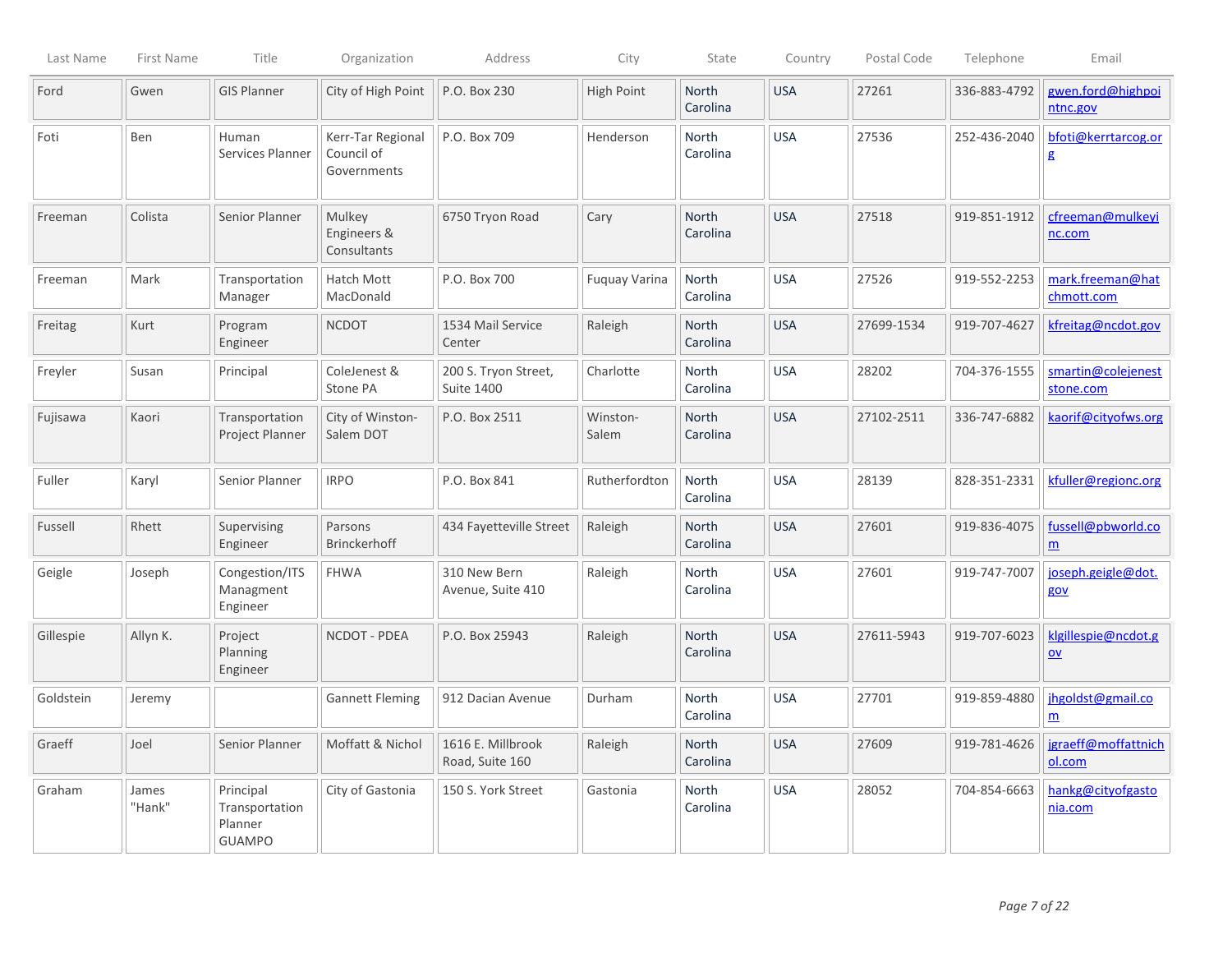| Last Name  | First Name | Title                               | Organization                                        | Address                            | City              | State                    | Country    | Postal Code | Telephone    | Email                                          |
|------------|------------|-------------------------------------|-----------------------------------------------------|------------------------------------|-------------------|--------------------------|------------|-------------|--------------|------------------------------------------------|
| Gresham    | Craig      |                                     | Clearbox<br>Forecast Group,<br><b>PLLC</b>          | 919 Kildaire Farm<br>Road          | Cary              | North<br>Carolina        | <b>USA</b> | 27511       | 919-651-8010 | craig@clearboxfore<br>cast.com                 |
| Grimes     | Neal       | City Council                        | City of<br>Thomasville                              | 119 Circle Drive                   | Thomasville       | North<br>Carolina        | <b>USA</b> | 27360       | 336-731-8338 | nealgrimes@prnc.c<br>om                        |
| Grzymski   | Andrew     |                                     | Charlotte DOT                                       | 600 E. 4th Street                  | Charlotte         | <b>North</b><br>Carolina | <b>USA</b> | 28202       | 704-336-3928 | agrzymski@charlott<br>enc.gov                  |
| Guthrie    | Randy      | Development<br>Services<br>Director | City of Goldsboro                                   | P.O. Drawer A                      | Goldsboro         | <b>North</b><br>Carolina | <b>USA</b> | 27533       | 919-580-4376 | rguthrie@ci.goldsbo<br>ro.nc.us                |
| Haith      | Fredrick   | Transportation<br>Engineer          | City of Winston-<br>Salem DOT                       | P.O. Box 2511                      | Winston-<br>Salem | <b>North</b><br>Carolina | <b>USA</b> | 27102-2511  | 336-747-6869 | fredrickh@cityofws.<br>org                     |
| Hampton    | Diane      | Division<br>Planning<br>Enrgineer   | <b>NCDOT Division 9</b>                             | 375 Silas Creek<br>Parkway         | Winston-<br>Salem | North<br>Carolina        | <b>USA</b> | 27127       | 336-747-7800 | dkhampton@ncdot.<br>gov                        |
| Hannah     | Cheryl     | Rail Planner                        | North Carolina<br>Department of<br>Transportation   | 1553 Mail Service<br>Center        | Raleigh           | <b>North</b><br>Carolina | <b>USA</b> | 27699-1553  | 919-707-4706 | cwhannah@ncdot.g<br>$\underline{\mathsf{ov}}$  |
| Hansen     | Bjorn      | Transportation<br>Planner           | Centralina COG                                      | 525 N. Tryon Street,<br>12th Floor | Charlotte         | North<br>Carolina        | <b>USA</b> | 28202       | 704-688-6501 | bhansen@centralin<br>a.org                     |
| Harned     | Bob        |                                     | Design Build<br>Landscape Group                     | P.O. Box 159                       | Pine Level        | North<br>Carolina        | <b>USA</b> | 27568       | 919-413-0230 | riharned@gmail.co<br>$\underline{m}$           |
| Harrington | Adrienne   | Transportation<br>Planner           | City of<br>Wilmington                               | 305 Chestnut Street,<br>4th Floor  | Wilmington        | North<br>Carolina        | <b>USA</b> | 28401       | 910-341-3258 | adrienne.harrington<br>@wilmingtonnc.gov       |
| Harris     | Jennifer   |                                     | <b>NCDOT</b>                                        | 1000 Birch Ridge Drive             | Raleigh           | North<br>Carolina        | <b>USA</b> | 27610       | 919-707-6025 | jhharris1@ncdot.go<br>$\underline{\mathsf{v}}$ |
| Hart       | Philip     | Transportation<br>Planner           | City of<br>Fayetteville,<br><b>Traffic Services</b> | 339 Alexander Street               | Fayetteville      | <b>North</b><br>Carolina | <b>USA</b> |             | 910-433-1555 | phart@ci.fay.nc.us                             |
| Hart       | Teresa     | Director                            | NCDOT, Public<br>Transportation<br>Division         | 1550 Mail Service<br>Center        | Raleigh           | North<br>Carolina        | <b>USA</b> | 27699-1550  | 919-707-4685 | tahart@ncdot.gov                               |
| Hawes      | Lynnise    | Feasibility<br>Studies<br>Engineer  | <b>NCDOT</b>                                        | 1534 Mail Service<br>Center        | Raleigh           | North<br>Carolina        | <b>USA</b> | 27699-1534  | 919-707-4662 | Imhawes@ncdot.go<br>⊻                          |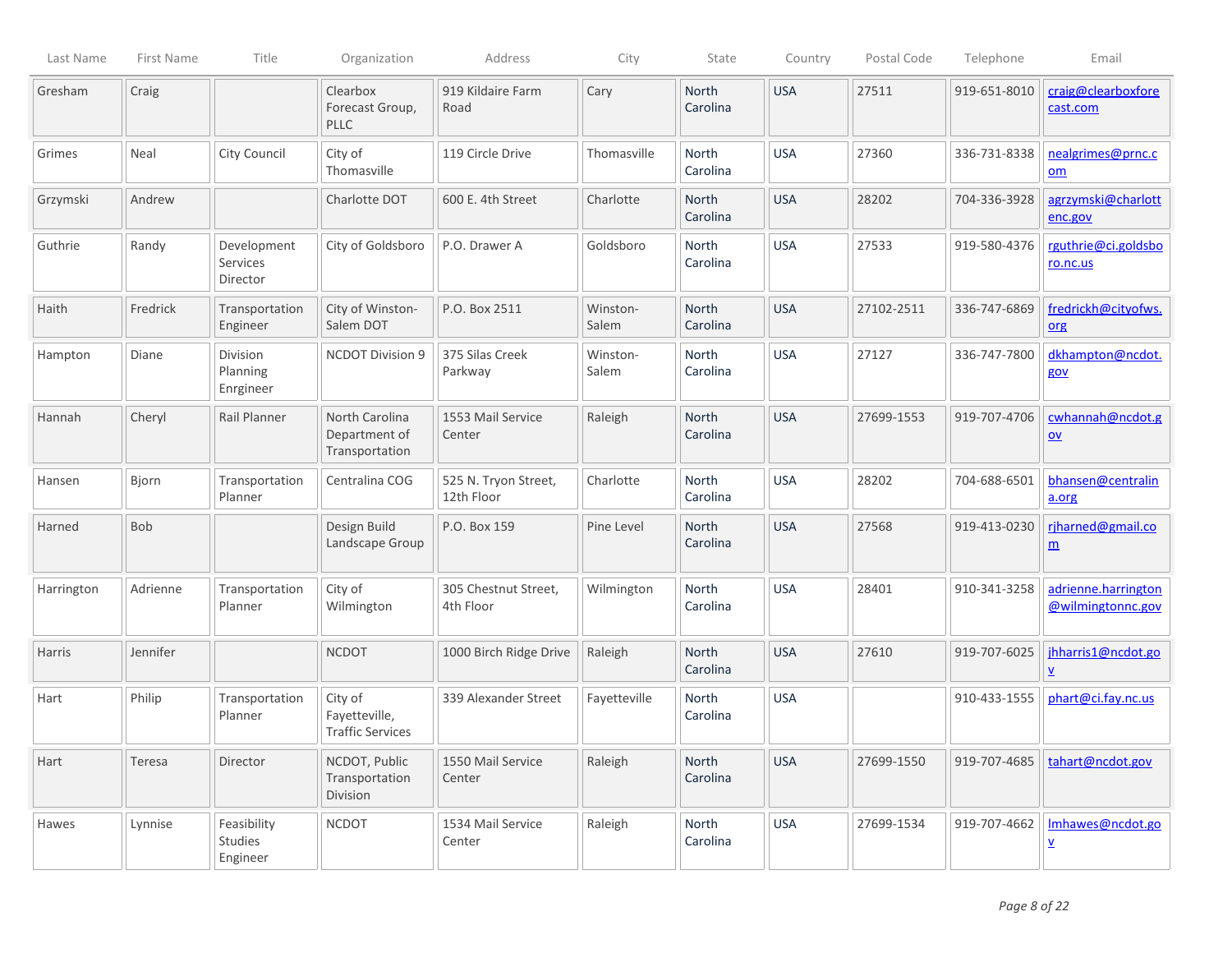| Last Name         | First Name   | Title                                 | Organization                                       | Address                                              | City                             | State                    | Country    | Postal Code | Telephone               | Email                                          |
|-------------------|--------------|---------------------------------------|----------------------------------------------------|------------------------------------------------------|----------------------------------|--------------------------|------------|-------------|-------------------------|------------------------------------------------|
| Henderson         | Roger        |                                       | Moffatt & Nichol                                   |                                                      |                                  | North<br>Carolina        | <b>USA</b> |             |                         | rhenderson@moffa<br>ttnichol.com               |
| Henry             | Andrew       | Transportation<br>Planner             | DCHC MPO                                           | 101 City Hall Plaza,<br>Transportation<br>Department | Durham                           | North<br>Carolina        | <b>USA</b> | 27701       | 919-560-<br>4366 x36419 | andrew.henry@dur<br>hamnc.gov                  |
| Hermann           | <b>Bruce</b> |                                       | Neighborhood<br>Transportation                     | 122 Piedmont Avenue                                  | Winston-<br>Salem                | <b>North</b><br>Carolina | <b>USA</b> | 27101       | 336-946-0528            | bruce@ntransporta<br>tion.com                  |
| <b>Heustess</b>   | Aaron        | Engineer                              | Kimley-Horn and<br>Associates, Inc.                | 3001 Weston Parkway                                  | Cary                             | North<br>Carolina        | <b>USA</b> | 27513       | 919-677-2000            | aaron.heustess@ki<br>mley-horn.com             |
| Hiltz             | Elinor       | Transportation<br>Planner             | <b>Iredell County</b>                              | P.O. Box 788                                         | Statesville                      | <b>North</b><br>Carolina | <b>USA</b> | 28677       | 704-878-5362            | ehiltz@co.iredell.nc.<br>$u$                   |
| Hodge             | Martha       |                                       | <b>SEPI Engineering</b><br>& Construction,<br>Inc. | 1025 Wade Avenue                                     | Raleigh                          | North<br>Carolina        | <b>USA</b> | 27605       | 919-573-9942            | gstafford@sepiengi<br>neering.com              |
| Hodges-<br>Copple | John         | Director of<br>Regional<br>Planning   | Triangle J Council<br>of Governments               | P.O. Box 12276                                       | Research<br><b>Triangle Park</b> | <b>North</b><br>Carolina | <b>USA</b> | 27709       | 919-558-9320            | johnhc@tjcog.org                               |
| Hoeweler          | Mark         | MPO Director                          | Waccamaw<br>Regional COG                           | 1230 Highmarket<br>Street                            | Georgetown                       | South<br>Carolina        | <b>USA</b> | 29440       | 843-436-6130            | mhoeweler@wrcog.<br>org                        |
| Holland           | Jason        | Consultant                            | Transportation<br>Equipment &<br>Services, Inc.    | 420 Boardwalk Drive                                  | Youngsville                      | North<br>Carolina        | <b>USA</b> | 27896       | 877-499-8727            | roseann.boccio@tra<br>nsequipserv.com          |
| Holland           | Landin       | Senior Planner                        | Holland<br>Consulting<br>Planners                  | 3329 Wrightsville<br>Avenue, Suite F                 | Wilmington                       | <b>North</b><br>Carolina | <b>USA</b> | 28403       | 910-392-0060            | Iholland@hcpplanni<br>ng.com                   |
| Holland           | Mark         | Consultant                            | Transportation<br>Equipment &<br>Services, Inc.    | 420 Boardwalk Drive                                  | Youngsville                      | North<br>Carolina        | <b>USA</b> | 27896       | 877-499-8727            | roseann.boccio@tra<br>nsequipserv.com          |
| Holland           | Peggy        | Senior<br>Transportation<br>Planner   | Jacksonville MPO                                   | 815 New Bridge Street                                | Jacksonville                     | North<br>Carolina        | <b>USA</b> | 28541       | 910-938-5073            | pholland@ci.jackso<br>nville.nc.us             |
| Huegerich         | Reed         | Transportation<br>Planner             | Town of Apex NC                                    | P.O. Box 250                                         | Apex                             | North<br>Carolina        | <b>USA</b> | 27502       | 919-249-3505            | reed.huegerich@ap<br>exnc.org                  |
| Hughes            | Craig        | Mobility<br>Development<br>Specialist | NCDOT-Public<br>Transportation<br>Division         | P.O. Box 250                                         | North<br>Wilkesboro              | North<br>Carolina        | <b>USA</b> | 28659       | 336-903-9245            | crhughes1@ncdot.g<br>$\underline{\mathsf{ov}}$ |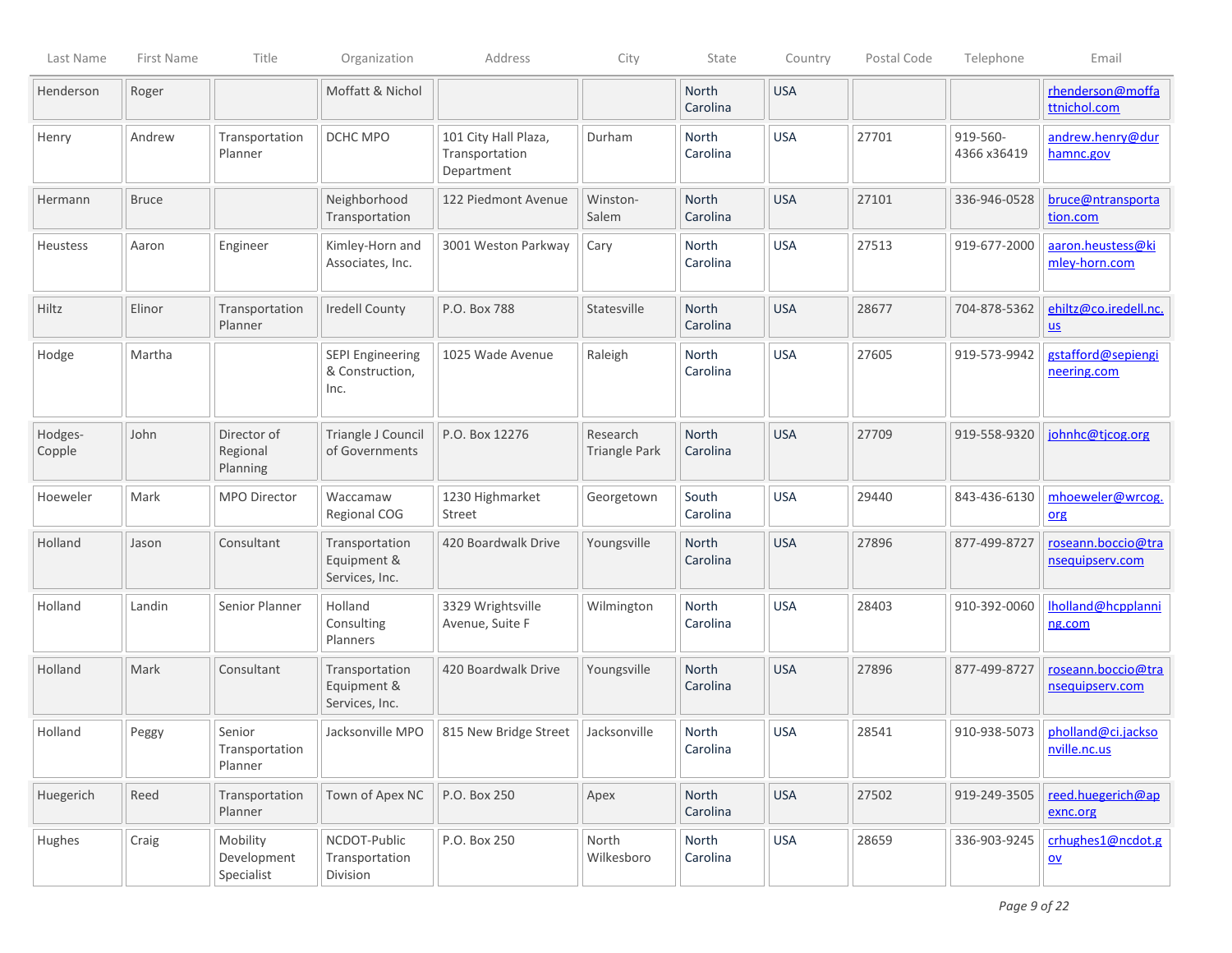| Last Name   | First Name | Title                                            | Organization                                            | Address                                | City              | State                    | Country    | Postal Code | Telephone    | Email                                          |
|-------------|------------|--------------------------------------------------|---------------------------------------------------------|----------------------------------------|-------------------|--------------------------|------------|-------------|--------------|------------------------------------------------|
| Huntsinger  | Leta       | <b>Senior Travel</b><br>Modeler                  | Parsons<br>Brinckerhoff                                 | 434 Fayetteville<br>Street, Suite 1500 | Raleigh           | <b>North</b><br>Carolina | <b>USA</b> | 27601       | 919-836-4086 | huntsinger@pbworl<br>d.com                     |
| Hyder       | David      | <b>MPO Director</b>                              | City of High Point                                      | P.O. Box 230                           | High Point        | North<br>Carolina        | <b>USA</b> | 27261       | 336-883-3233 | david.hyder@highp<br>ointnc.gov                |
| Irvin       | Montell    | President/CEO                                    | Ramey Kemp &<br>Associates, Inc.                        | 5808 Faringdon Place,<br>Suite 100     | Raleigh           | North<br>Carolina        | <b>USA</b> | 27609       | 919-872-5115 | jjenkins@rameykem<br>p.com                     |
| <i>lvey</i> | Stephen    | Division<br>Engineer                             | NCDOT - Division<br>9                                   | 375 Silas Creek<br>Parkway             | Winston-<br>Salem | <b>North</b><br>Carolina | <b>USA</b> | 27127       | 336-747-7800 | pivey@ncdot.gov                                |
| Jacobsen    | Kristi     | Communication<br>s Lead                          | Community<br>Transformation<br>Project                  | 5016 Birchleaf Drive                   | Raleigh           | North<br>Carolina        | <b>USA</b> | 27606       | 336-583-9982 | kjacobsen@dconc.g<br>$ov$                      |
| Jafari      | Reza       | President                                        | RSTS, Inc.                                              | 1135 Kildaire Farm<br>Road, #200       | Cary              | <b>North</b><br>Carolina | <b>USA</b> | 27511       | 919-228-2277 | info@rstsinc.com                               |
| Jenkins     | Walter     | <b>Transit Assistant</b>                         | Piedmont<br>Authority for<br>Regional<br>Transportation | 107 Arrow Road                         | Greensboro        | <b>North</b><br>Carolina | <b>USA</b> | 27409       | 336-235-6642 | walterj@partnc.org                             |
| Jennings    | Timothy    |                                                  | Stimmel<br>Associates, PA                               | 601 N. Trade Street,<br>Suite 200      | Winston-<br>Salem | <b>North</b><br>Carolina | <b>USA</b> | 27101       | 336-723-1067 | lgrubbs@stimmelpa<br>.com                      |
| Johnson     | Bryan      | Transportation<br>Engineer                       | <b>NCDOT</b>                                            | 1554 Mail Service<br>Center            | Raleigh           | <b>North</b><br>Carolina | <b>USA</b> | 27699-1554  | 919-707-0985 | bdjohnson3@ncdot.<br>gov                       |
| Johnson     | Ed         | <b>SRTS</b><br>Coordinator                       | <b>NCDOT</b>                                            | 1 S. Wilmington Street                 | Raleigh           | <b>North</b><br>Carolina | <b>USA</b> | 27699-1552  | 919-707-2604 | erjohnson2@ncdot.<br>gov                       |
| Johnson     | Edison     | Director                                         | Capital Area MPO                                        | 127 W. Hargett<br>Street, Suite 800    | Raleigh           | <b>North</b><br>Carolina | <b>USA</b> |             | 919-996-4400 | valorie.lockehart@c<br>ampo-nc.us              |
| Jones       | Roger      | City Engineer                                    | City of Lexington                                       | 28 W. Center Street                    | Lexington         | <b>North</b><br>Carolina | <b>USA</b> | 27292       | 336-248-3930 | rdjones@lexingtonn<br>c.gov                    |
| Kadibhai    | Mustansir  | Research<br>Engineer                             | <b>NCDOT</b>                                            | 1549 Mail Service<br>Center            | Raleigh           | North<br>Carolina        | <b>USA</b> | 27699-1549  | 919-508-1819 | mkadibhai@ncdot.g<br>$ov$                      |
| Keilson     | David      | <b>NCDOT Division</b><br>12 Planning<br>Engineer | <b>NCDOT</b>                                            | 1710 E. Marion Street                  | Shelby            | North<br>Carolina        | <b>USA</b> | 28151       | 704-480-9031 | dpkeilson@ncdot.g<br>$\underline{\mathsf{ov}}$ |
| Keravuori   | Eric       | Director of<br>Engineering                       | Town of Wake<br>Forest                                  | 301 S. Brooks Street                   |                   | <b>North</b><br>Carolina | <b>USA</b> |             | 919-435-9441 | ekeravuori@wakefo<br>restnc.gov                |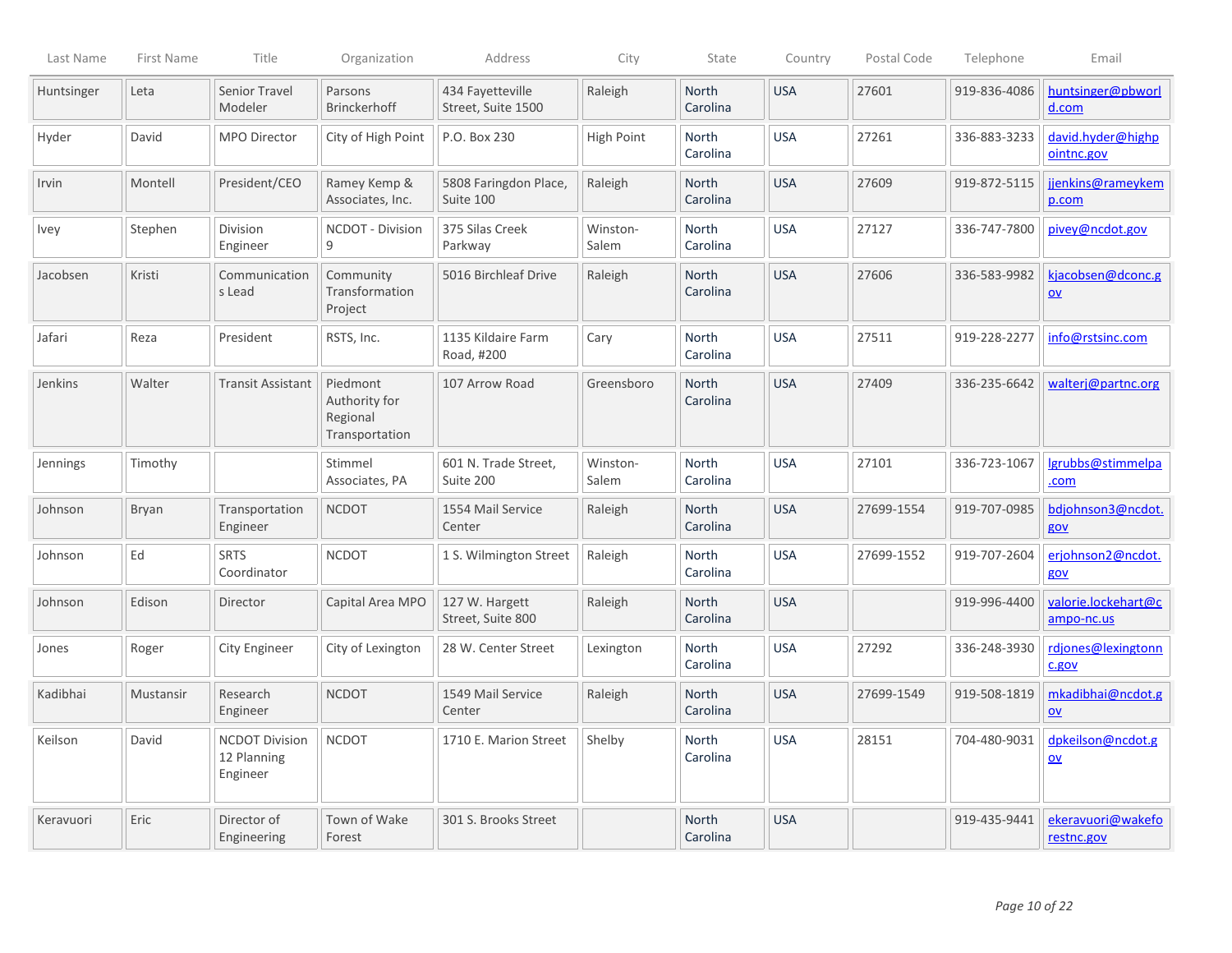| Last Name | First Name   | Title                                                       | Organization                                            | Address                         | City               | State                    | Country    | Postal Code | Telephone    | Email                                          |
|-----------|--------------|-------------------------------------------------------------|---------------------------------------------------------|---------------------------------|--------------------|--------------------------|------------|-------------|--------------|------------------------------------------------|
| Kim       | John         | Regional<br>Transportation<br>Modeler                       | Piedmont<br>Authority for<br>Regional<br>Transportation | 107 Arrow Road                  | Greensboro         | North<br>Carolina        | <b>USA</b> | 27409       | 336-235-6663 | johnk@partnc.org                               |
| Kim       | Tae-Gyu      | Model<br>Research and<br>Development<br>Group<br>Supervisor | <b>NCDOT</b>                                            | 1554 Mail Service<br>Center     | Raleigh            | North<br>Carolina        | <b>USA</b> | 27699-1554  | 919-707-0955 | tae-<br>gyukim@ncdot.gov                       |
| King      | Joshua       | Regional<br>Planner                                         | Land of Sky RPO                                         | 339 New Leicester<br>Highway    | Asheville          | North<br>Carolina        | <b>USA</b> | 28806       | 828-251-7445 | josh@landofsky.org                             |
| King      | William      |                                                             | AirSage                                                 |                                 |                    | North<br>Carolina        | <b>USA</b> |             |              | bking@airsage.com                              |
| Kirstner  | Mark         | Director of<br>Planning                                     | Piedmont<br>Authority for<br>Regional<br>Transportation | 107 Arrow Road                  | Greensboro         | North<br>Carolina        | <b>USA</b> | 27410       | 336-235-6651 | markk@partnc.org                               |
| Kozlosky  | Mike         | Executive<br>Director                                       | Wilmington MPO                                          |                                 |                    | North<br>Carolina        | <b>USA</b> |             | 910-367-3754 | mike.kozlosky@wil<br>mingtonnc.gov             |
| Laforty   | <b>Brock</b> | Area Manager                                                | Parsons<br><b>Brinckerhoff</b>                          | 121 West Trade<br>Street. #1950 | Charlotte          | North<br>Carolina        | <b>USA</b> | 28202       | 704-342-5401 | lafortybw@pbworld<br>.com                      |
| Laird     | Kyle         | Mobility and<br>Systems Planner                             | Piedmont<br>Authority for<br>Regional<br>Transportation | 107 Arrow Road                  | Greensboro         | <b>North</b><br>Carolina | <b>USA</b> | 27409       | 336-235-6646 | kylel@partnc.org                               |
| Lakata    | Richard      | Senior Program<br>Engineer                                  | <b>NCDOT</b>                                            | 1534 Mail Service<br>Center     | Raleigh            | North<br>Carolina        | <b>USA</b> | 27699-1534  | 919-707-4629 | rjlakata@ncdot.gov                             |
| Lamb      | Eric         | Transportation<br>Planning<br>Manager                       | City of Raleigh                                         | P.O. Box 590                    | Raleigh            | <b>North</b><br>Carolina | <b>USA</b> | 27602-0590  | 919-996-2161 | eric.lamb@raleighn<br>c.gov                    |
| Lambert   | Steve        | Planning<br>Director                                        | Albemarle Rural<br>Planning<br>Organization             | 102 Dobbs Street                | Hertford           | North<br>Carolina        | <b>USA</b> | 27909       | 252-338-5753 | slambert@albemarl<br>ecommission.org           |
| Landa     | Nicholas     | Senior Principal<br>Planner                                 | Mecklenburg-<br>Union MPO                               | 600 E. 4th Street               | Charlotte          | North<br>Carolina        | <b>USA</b> | 28202       | 704-336-8309 | nlanda@charlottenc<br>.gov                     |
| Lane      | J. Scott     | Owner/Manage<br>r                                           | J. S. Lane<br>Company, LLC                              | 1004 Broyhill Hall<br>Court     | <b>Wake Forest</b> | North<br>Carolina        | <b>USA</b> | 27587       | 919-601-9098 | jslanempo@gmail.c<br>$\underline{\mathsf{om}}$ |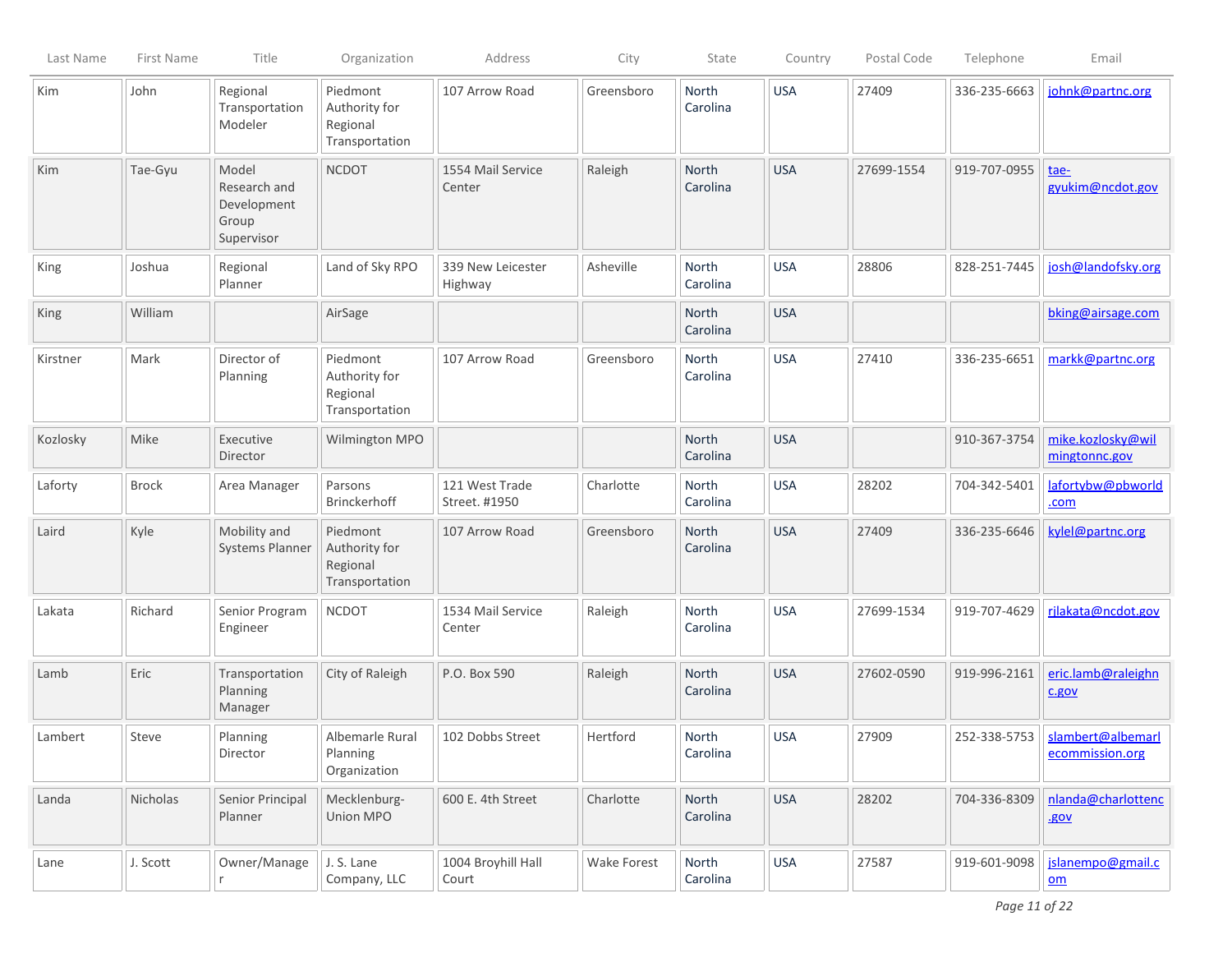| Last Name  | First Name  | Title                                  | Organization                         | Address                              | City                | State                    | Country    | Postal Code | Telephone    | Email                                           |
|------------|-------------|----------------------------------------|--------------------------------------|--------------------------------------|---------------------|--------------------------|------------|-------------|--------------|-------------------------------------------------|
| Larkins    | Kelly       | Transportation<br>Planner              | Unifour RPO                          | P.O. Box 9026                        | Hickory             | North<br>Carolina        | <b>USA</b> | 28603       | 828-485-4231 | kelly.larkins@wpcog<br>.org                     |
| League     | Bob         | Principal<br>Transportation<br>Planner | City of Rocky<br>Mount               | 3609 Sheffield Drive                 | Rocky Mount         | North<br>Carolina        | <b>USA</b> |             | 252-972-1129 | bob.league@rocky<br>mountnc.gov                 |
| Ledbetter  | Dean        | <b>Senior Planning</b><br>Engineer     | NCDOT-Division<br>Eleven             | P.O. Box 250                         | North<br>Wilkesboro | North<br>Carolina        | <b>USA</b> | 28659       | 336-903-9129 | dledbetter@ncdot.g<br>$\underline{\mathsf{ov}}$ |
| Leonard    | Cheryl M.   | Assistant<br>Director                  | <b>NCDOT</b>                         | 4251 Georgetowne<br><b>Drive</b>     | Wilson              | North<br>Carolina        | <b>USA</b> | 27896       | 919-707-4675 | cleonard@ncdot.go<br>$\underline{\mathsf{v}}$   |
| Leonard    | Scott       | Planner                                | Davidson County<br>Planning          | 913 Greensboro Street                | Lexington           | <b>North</b><br>Carolina | <b>USA</b> | 27292       | 336-242-2220 | scott.leonard@davi<br>dsoncountync.gov          |
| Letchworth | William     | <b>Client Services</b><br>Manager      | <b>CDM Smith</b>                     | 5400 Glenwood<br>Avenue              | Raleigh             | North<br>Carolina        | <b>USA</b> | 27612       | 919-219-0512 | letchworthwe@cdm<br>smith.com                   |
| Liguori    | <b>Nick</b> |                                        | <b>DAVENPORT</b>                     | 305 W. Fourth Street,<br>Suite 2-A   | Winston-<br>Salem   | North<br>Carolina        | <b>USA</b> | 27115       | 336-744-1636 | mmorgan@davenp<br>ortworld.com                  |
| Linville   | William     |                                        | Citizen                              | 1300 Peanut Lane                     | Yadkinville         | North<br>Carolina        | <b>USA</b> | 27055       | 704-661-6140 | willlinville@gmail.co<br>m                      |
| Lotfi      | Ray         | Program<br>Engineer                    | <b>NCDOT</b>                         | 1534 Mail Service<br>Center          | Raleigh             | North<br>Carolina        | <b>USA</b> | 27699-1534  | 919-707-4630 | ralotfi@ncdot.gov                               |
| Lu         | Hong        |                                        | <b>NCDOT</b>                         | 7920 Verona Place                    | Raleigh             | North<br>Carolina        | <b>USA</b> | 27613       | 919-707-0959 | hlu@ncdot.gov                                   |
| Lucas      | Katina      | Senior Program<br>Engineer             | <b>NCDOT</b>                         | 1534 Mail Service<br>Center          | Raleigh             | North<br>Carolina        | <b>USA</b> | 27699-1534  | 919-707-4632 | ktlucas@ncdot.gov                               |
| Lukasina   | Chris       | Deputy Director                        | CAMPO                                | 127 W. Hargett<br>Street, Suite 800  | Raleigh             | North<br>Carolina        | <b>USA</b> | 27602       | 919-996-4402 | chris.lukasina@cam<br>po-nc.us                  |
| Lynch      | Edmund      | Parks and<br>Greenways<br>Planner      | Town of<br>Morrisville               | 100 Town Hall Drive                  | Morrisville         | North<br>Carolina        | <b>USA</b> | 27560       | 919-463-7113 | elynch@townofmor<br>risville.org                |
| MacLeod    | Wes         | <b>Urban Designer</b><br>& Planner     | Holland<br>Consulting<br>Planners    | 3329 Wrightsville<br>Avenue, Suite F | Wilmington          | <b>North</b><br>Carolina | <b>USA</b> | 28403       | 910-392-0060 | wmacleod@hcpplan<br>ning.com                    |
| Madden     | Jim         |                                        | <b>Econolite Control</b><br>Products | 746 Lake Pepper Drive                | York                | South<br>Carolina        | <b>USA</b> | 29745       | 704-728-1617 | jmadden@econolite<br>.com                       |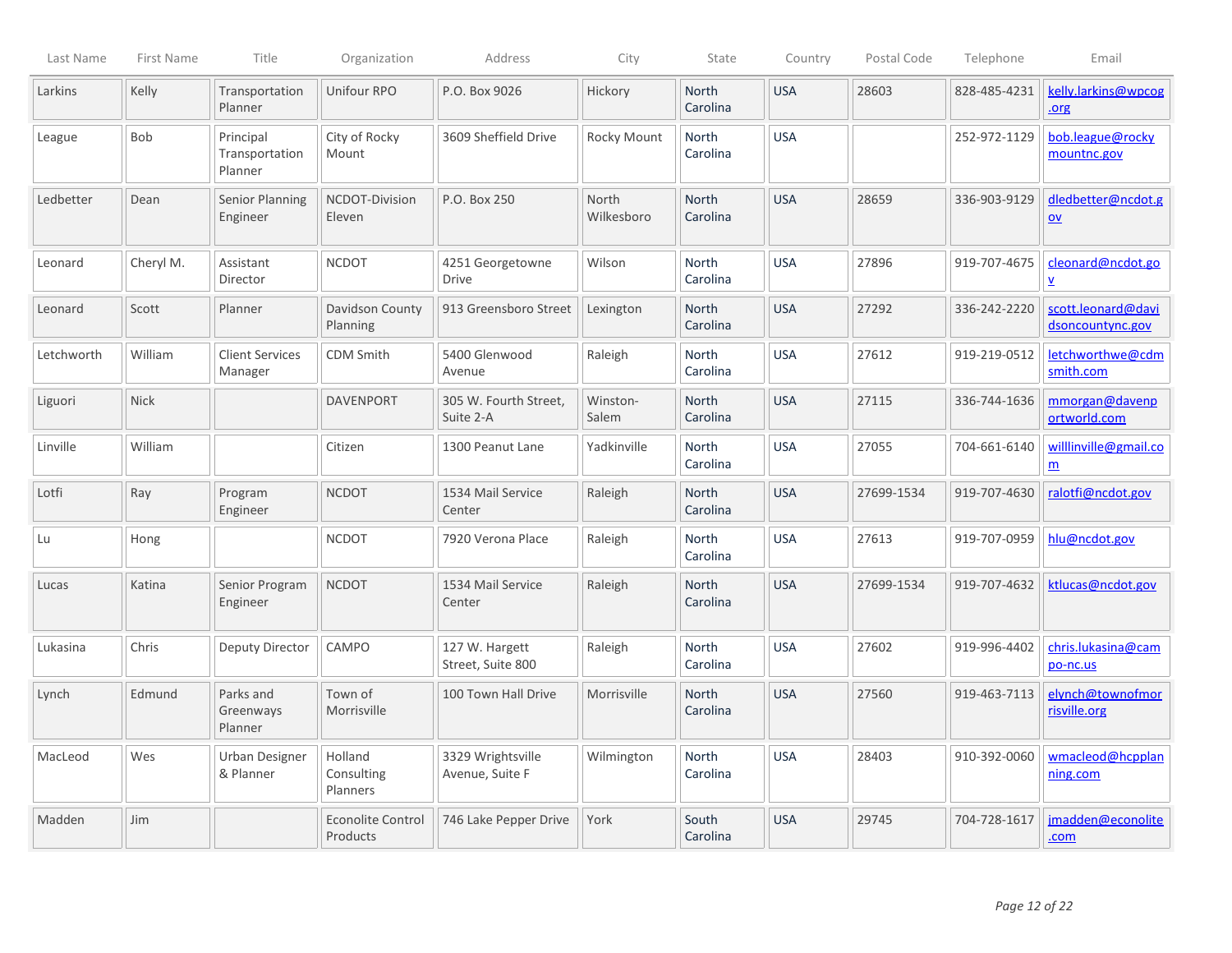| Last Name  | <b>First Name</b> | Title                                             | Organization                                                    | Address                                  | City                 | State                    | Country    | Postal Code | Telephone    | Email                                          |
|------------|-------------------|---------------------------------------------------|-----------------------------------------------------------------|------------------------------------------|----------------------|--------------------------|------------|-------------|--------------|------------------------------------------------|
| Mandeville | Michael           | Planner                                           | <b>FAMPO</b>                                                    | 130 Gillespie Street                     | Fayetteville         | <b>North</b><br>Carolina | <b>USA</b> | 28301       | 910-678-7620 | mmandeville@co.cu<br>mberland.nc.us            |
| Marcantel  | Taylor            | Transportation<br>Planner I                       | City of Gastonia                                                | 150 S. York Street                       | Gastonia             | <b>North</b><br>Carolina | <b>USA</b> | 28052       | 704-866-6980 | taylorm@cityofgast<br>onia.com                 |
| Marchant   | <b>Bret</b>       | Director,<br>Strategic<br>Economic<br>Development | Winston-Salem<br>Chamber of<br>Commerce                         | 411 W. 4th Street,<br>Suite 211          | Winston-<br>Salem    | North<br>Carolina        | <b>USA</b> | 27101       | 336-728-9200 | bmarchant@winsto<br>nsalem.com                 |
| Marshall   | John              | <b>MPO</b><br>Coordinator/Pla<br>nning Director   | Hickory<br>MPO/WPCOG                                            | 1880 2nd Avenue NW                       | Hickory              | <b>North</b><br>Carolina | <b>USA</b> | 28601       | 828-485-4232 | john.marshall@wpc<br>og.org                    |
| Marshall   | Travis            | Eastern Unit<br>Head                              | Transportation<br><b>Planning Branch</b>                        | 1554 Mail Service<br>Center              | Raleigh              | North<br>Carolina        | <b>USA</b> | 27699-1554  | 919-707-0907 | tmarshall@ncdot.go<br>$\underline{\mathsf{v}}$ |
| Martinie   | Annie             | <b>Healthy</b><br>Eating/Active<br>Living Lead    | Community<br>Transformation<br><b>Grant Project</b><br>Region 5 | 319 N. Graham<br>Hopedale Road           | Burlington           | North<br>Carolina        | <b>USA</b> | 27217       | 336-229-3826 | annie.martinie@ala<br>mance-nc.com             |
| McCormick  | Bobby             | Transportation<br>Planner                         | Fayetteville MPO                                                | 130 Gillespie Street                     | Fayetteville         | <b>North</b><br>Carolina | <b>USA</b> | 28301       | 910-678-7614 | bmccormick@co.cu<br>mberland.nc.us             |
| McCullough | Toneg'            | Director of<br>Transportation                     | City of Winston-<br>Salem                                       | P.O. Box 2511                            | Winston-<br>Salem    | North<br>Carolina        | <b>USA</b> | 27102-2511  | 336-747-6867 | tonegm@cityfws.or<br>g                         |
| McFalls    | Edward            | PM<br>Transportation<br>Planning                  | AECOM                                                           | 904 Oldwyck Drive                        | <b>Fuquay Varina</b> | <b>North</b><br>Carolina | <b>USA</b> | 27526       | 919-656-6574 | eddie.mcfalls@aeco<br>m.com                    |
| McIntyre   | Lydia             | Transportation<br>Planning<br>Engineer            | City of<br>Greensboro                                           | 300 W. Washington<br>Street              | Greensboro           | North<br>Carolina        | <b>USA</b> | 27402       | 336-373-3117 | lydia.mcintyre@gre<br>ensboro-nc.gov           |
| McKinney   | Craig             | Transportation<br>Planner                         | City of<br>Greensboro                                           | 300 W. Washington<br>Street              | Greensboro           | North<br>Carolina        | <b>USA</b> | 27402       | 336-373-4184 | craig.mckinney@gre<br>ensboro-nc.gov           |
| McKinney   | Ed                | Principal<br>Planner                              | AECOM                                                           | 701 Corporate Center<br>Drive, Suite 475 | Raleigh              | North<br>Carolina        | <b>USA</b> | 27607       | 919-256-6313 | sreekanth.nandagiri<br>@aecom.com              |
| Merithew   | <b>Brendan</b>    | Greenville MPO<br>Coordinator                     | NCDOT, TPB                                                      | 1554 Mail Service<br>Center              | Raleigh              | <b>North</b><br>Carolina | <b>USA</b> | 27699-1554  | 919-707-0943 | bwmerithew@ncdo<br>t.gov                       |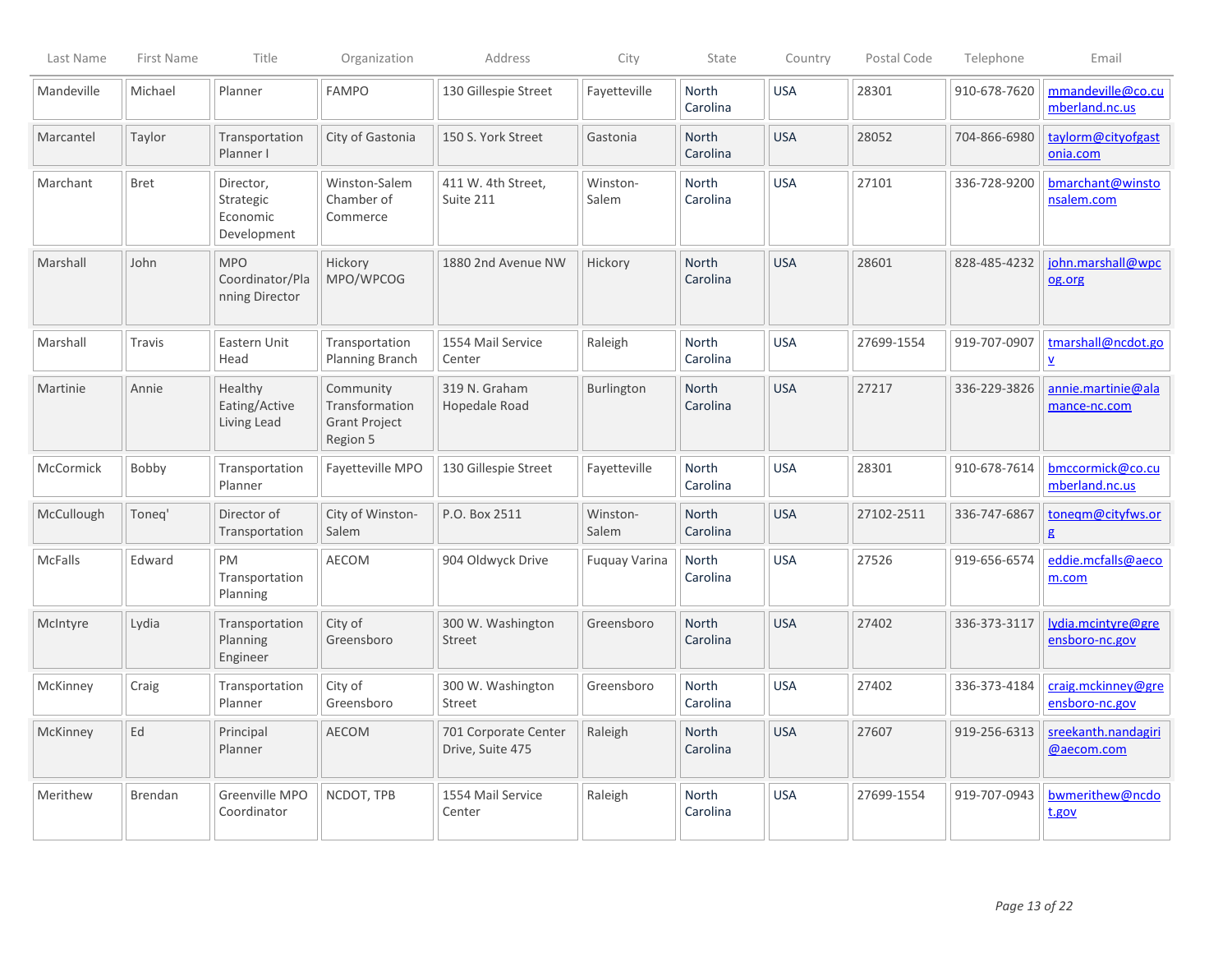| Last Name          | First Name | Title                                      | Organization                             | Address                                             | City              | State                    | Country    | Postal Code | Telephone    | Email                               |
|--------------------|------------|--------------------------------------------|------------------------------------------|-----------------------------------------------------|-------------------|--------------------------|------------|-------------|--------------|-------------------------------------|
| Meyer              | Tyler      | Transportation<br>Planning<br>Manager      | City of<br>Greensboro/Gree<br>nsboro MPO | P.O. Box 3136                                       | Greensboro        | North<br>Carolina        | <b>USA</b> | 27402-3136  | 336-373-2254 | tyler.meyer@greens<br>boro-nc.gov   |
| Midkiff            | Eric       | Project<br>Development<br>Engineer         | <b>NCDOT</b>                             | 1923 Myron Drive                                    | Raleigh           | North<br>Carolina        | <b>USA</b> | 27607       | 919-707-6030 | emidkiff@ncdot.gov                  |
| Millen             | Hillary    |                                            | Hatch Mott<br>MacDonald                  | 7621 Purfoy Road,<br>Suite 115                      | Fuquay Varina     | North<br>Carolina        | <b>USA</b> | 27526       | 919-368-9400 | hillary.millen@hatc<br>hmott.com    |
| Miller             | Wendy      | Principal<br>Planner                       | Winston-Salem<br><b>MPO</b>              | P.O. Box 2511                                       | Winston-<br>Salem | North<br>Carolina        | <b>USA</b> | 27102-2511  | 336-747-6878 | wendym@cityofws.<br>org             |
| Mohamed            | Saeed      | Transportation<br>Engineer                 | <b>NCDOT</b>                             | 1 S. Wilmington Street                              | Raleigh           | North<br>Carolina        | <b>USA</b> |             | 919-707-0921 | saeed@nc.rr.com                     |
| Moolenaar          | Larry      | Consultant                                 | Albemarle<br>Commission                  | 5610 Gondolier Drive                                | New Bern          | North<br>Carolina        | <b>USA</b> | 28560       | 252-229-0821 | lamoolenaar@sudd<br>enlink.net      |
| Moore              | Jason      | Project<br>Engineer /<br>Manager           | NCDOT-<br>Roadway Design                 | 1582 Mail Service<br>Center                         | Raleigh           | North<br>Carolina        | <b>USA</b> | 27699-1582  | 919-707-6286 | ajmoore@ncdot.go<br>$\underline{v}$ |
| Moore              | Philip     | Planner                                    | Southwestern<br><b>RPO</b>               | 125 Bonnie Lane                                     | Sylva             | North<br>Carolina        | <b>USA</b> | 28779       | 828-361-7884 | phil@regiona.org                    |
| Moore              | Reuben     | <b>Division</b><br>Operations<br>Engineer  | <b>NCDOT - Division</b><br>14            | 253 Webster Road                                    | Sylva             | North<br>Carolina        | <b>USA</b> | 28779       | 828-586-2141 | reubenmoore@ncd<br>ot.gov           |
| Morrow             | Kerry      | Transportation<br>Engineer                 | <b>NCDOT</b>                             | 1554 Mail Service<br>Center                         | Raleigh           | North<br>Carolina        | <b>USA</b> | 27699-1554  | 919-707-0924 | kmorrow@ncdot.go<br>V               |
| Moya-<br>Astudillo | Carlos     | Transportation<br>Engineer                 | NCDOT / TPB                              | 1 S. Wilmington Street                              | Raleigh           | North<br>Carolina        | <b>USA</b> | 27611       | 919-707-0934 | cemoya@aol.com                      |
| Murphy             | Tara       |                                            | <b>WMPO</b>                              | 305 Chestnut Street                                 | Wilmington        | North<br>Carolina        | <b>USA</b> | 28402       | 910-341-4661 | tara.murphy@wilmi<br>ngtonnc.gov    |
| <b>Myers</b>       | Jim        | City Council at<br>Large<br>Transportation | City of Lexington                        | 102 Chickadee Drive                                 | Lexington         | <b>North</b><br>Carolina | <b>USA</b> | 27292       | 336-249-0052 | jmyers@lexicominc.<br><u>net</u>    |
| Nandagiri          | Sreekanth  | Associate Vice<br>President                | AECOM                                    | 701 Corporate Center<br>Drive, Suite 475            | Raleigh           | North<br>Carolina        | <b>USA</b> | 27607       | 919-256-6313 | sreekanth.nandagiri<br>@aecom.com   |
| Neal               | Lee        |                                            | <b>NCDOT</b>                             | NCDOT M&S Division,<br>750 N. Greenfield<br>Parkway | Garner            | North<br>Carolina        | <b>USA</b> | 27529       | 919-773-2905 | leneal@ncdot.gov                    |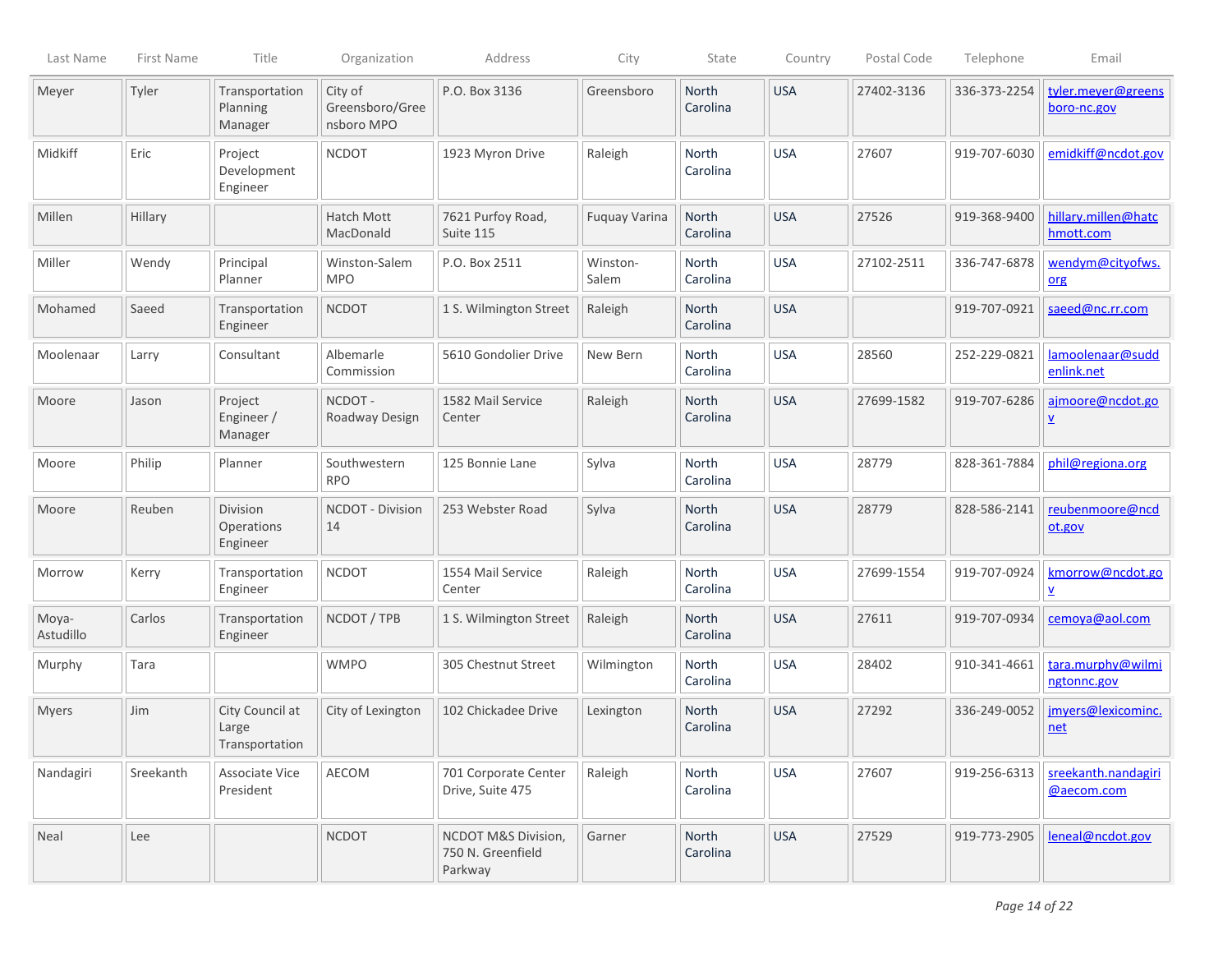| Last Name   | First Name  | Title                                    | Organization                                              | Address                              | City              | State                    | Country    | Postal Code | Telephone             | Email                                          |
|-------------|-------------|------------------------------------------|-----------------------------------------------------------|--------------------------------------|-------------------|--------------------------|------------|-------------|-----------------------|------------------------------------------------|
| Neppalli    | Kumar       | <b>Traffic Engineer</b>                  | Town of Chapel<br>Hill                                    | 6850 Millhouse Road                  | Chapel Hill       | North<br>Carolina        | <b>USA</b> | 27516       | 919-969-5093          | kneppalli@townofc<br>hapelhill.org             |
| Newcomb     | Ryan        | Transportation<br>Engineer               | Winston-Salem<br>Department of<br>Transportation          | P.O. Box 2511                        | Winston-<br>Salem | North<br>Carolina        | <b>USA</b> | 27102-2511  | 336-747-6876          | ryancn@cityofws.or<br>g                        |
| Nguyen      | Linh        | Transportation<br>Engineer III           | TPB, NCDOT                                                | 1 S. Wilmington Street               | Raleigh           | North<br>Carolina        | <b>USA</b> | 27601       | 919-707-0981          | Inguyen@ncdot.gov                              |
| Nimbole     | Priya       |                                          | <b>NCDOT</b>                                              | 1554 Mail Service<br>Center          | Raleigh           | <b>North</b><br>Carolina | <b>USA</b> | 27699-1554  | 919-707-0958          | pnnimbole@ncdot.g<br>$\underline{\mathsf{ov}}$ |
| Noonkester  | Matt        | Principal                                | Seven Hills Town<br>Planning Group,<br>Inc.               | 728 Wild Berry Court                 | Marvin            | North<br>Carolina        | <b>USA</b> | 28173       | 704-243-5900          | matt.noonkester@s<br>even-hills-<br>group.com  |
| Norowzi     | Behshad     | Transportation<br>Engineer<br>Supervisor | NCDOT/TPB                                                 | 1554 Mail Service<br>Center          | Raleigh           | North<br>Carolina        | <b>USA</b> | 27699-1554  | 919-707-0920          | bnorowzi@ncdot.go<br>$\underline{v}$           |
| Nuttall     | Trevor      | Community<br>Development<br>Director     | City of Asheboro                                          | 146 N. Church Street                 | Asheboro          | North<br>Carolina        | <b>USA</b> | 27203       | 336-626-<br>1201 x223 | tnuttall@ci.ashebor<br>o.nc.us                 |
| Oakes       | Justin      |                                          | Mid-East<br>Commission                                    | 1385 John Small<br>Avenue            | Washington        | <b>North</b><br>Carolina | <b>USA</b> | 27889       | 252-974-1843          | joakes@mideastco<br>m.org                      |
| O'Connor    | Kristine    | Project<br>Manager                       | <b>AECOM</b>                                              | 701 Corporate Center<br><b>Drive</b> | Raleigh           | <b>North</b><br>Carolina | <b>USA</b> | 27607       | 919-256-6316          | kristine.oconnor@a<br>ecom.com                 |
| Ogbon       | Suzette     | Transportation<br>Engineer               | NCDOT,<br>Transportation<br>Planning Branch               | 1554 Mail Service<br>Center          | Raleigh           | <b>North</b><br>Carolina | <b>USA</b> | 27699-1554  | 919-707-0941          | mamu24680@hotm<br>ail.com                      |
| Ortega      | David       | Design Review<br>Engineer                | City of<br>Greensboro-<br>Department of<br>Transportation | 300 W. Washington<br>Street          | Greensboro        | North<br>Carolina        | <b>USA</b> | 27402       | 336-433-7246          | david.ortega@green<br>sboro-nc.gov             |
| Padgett     | Tim         |                                          | Kimley-Horn and<br>Associates                             | 3001 Weston Parkway                  | Cary              | <b>North</b><br>Carolina | <b>USA</b> | 27513       | 919-653-2991          | tim.padgett@kimley<br>-horn.com                |
| Pearce      | Kate        |                                          | LandDesign, Inc.                                          |                                      |                   | <b>North</b><br>Carolina | <b>USA</b> |             |                       | hyi@landdesign.co<br>m                         |
| Pendergraph | Christopher | District<br>Engineer                     | <b>NCDOT</b>                                              | 2671 US 70 West                      | Goldsboro         | <b>North</b><br>Carolina | <b>USA</b> | 27530       | 919-731-7938          | cpendergraph@ncd<br>ot.gov                     |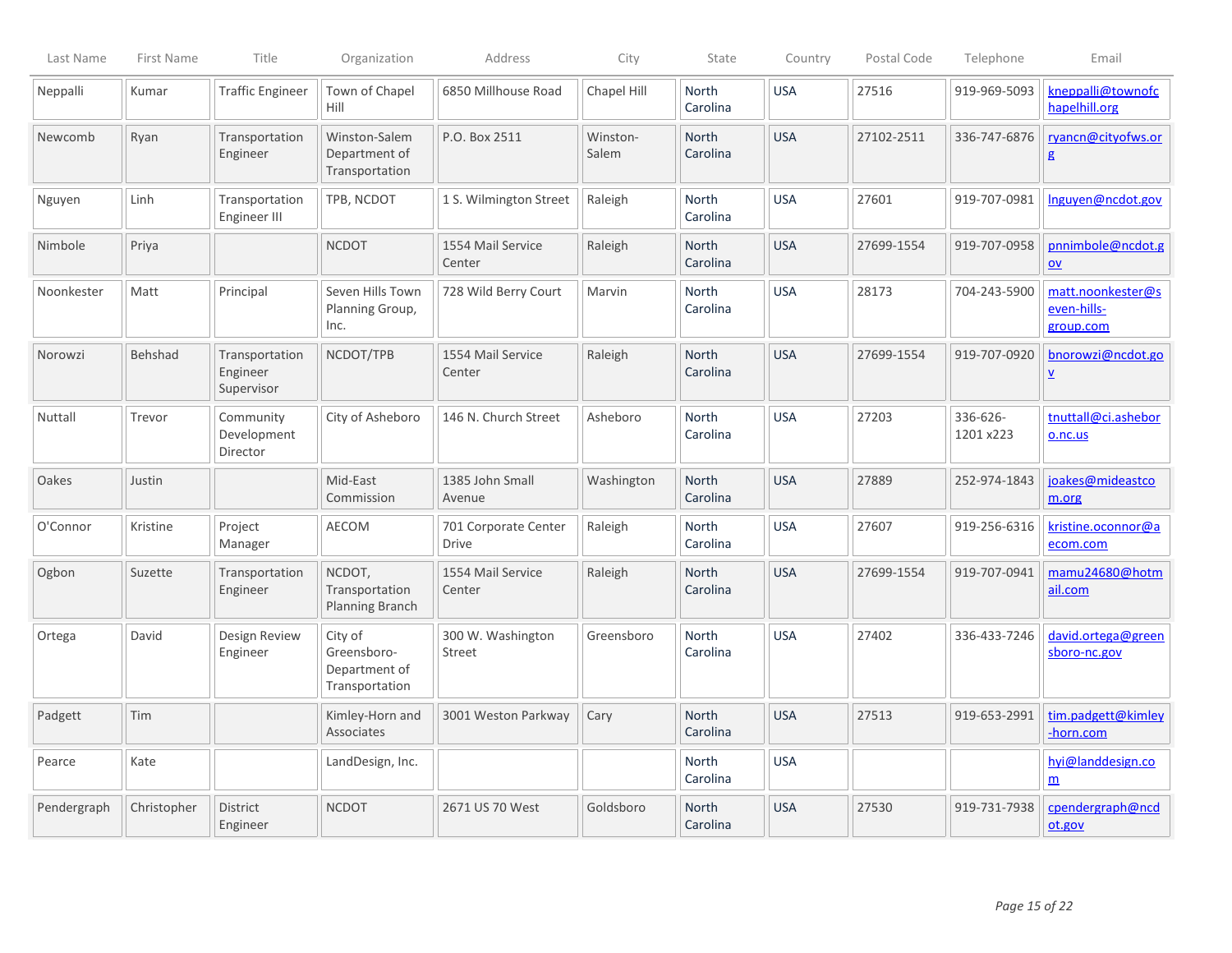| Last Name | First Name | Title                                             | Organization                                        | Address                                | City         | State                    | Country     | Postal Code | Telephone          | Email                                          |
|-----------|------------|---------------------------------------------------|-----------------------------------------------------|----------------------------------------|--------------|--------------------------|-------------|-------------|--------------------|------------------------------------------------|
| Penney    | John       | Project<br>Planning<br>Engineer                   | <b>NC Department</b><br>of Transportation           | 1548 Mail Service<br>Center            | Raleigh      | North<br>Carolina        | <b>USA</b>  | 27699-1548  | 919-707-6006       | mpenney@ncdot.go<br>⊻                          |
| Peoples   | Laura      |                                                   | <b>Piedmont Triad</b><br>Regional Council           |                                        |              | North<br>Carolina        | <b>USA</b>  |             |                    |                                                |
| Perry     | Neil       |                                                   | City of<br>Fayetteville                             | P.O. Box D                             | Fayetteville | North<br>Carolina        | <b>USA</b>  | 28302       | 910-433-1148       | nlperry@ci.fay.nc.us                           |
| Petrosky  | Jake       |                                                   | LandDesign, Inc.                                    | 223 N. Graham Street                   |              | North<br>Carolina        | <b>USA</b>  |             | 704-333-0325       | hyi@landdesign.co<br>$\underline{m}$           |
| Phipps    | Greg       | Planning<br>Commissioner                          | Charlotte-<br>Mecklenburg<br>Planning<br>Commission | 2307 Kersey Court                      | Charlotte    | North<br>Carolina        | <b>USA</b>  | 28213       | 704-598-4051       | district4phipps@aol<br>.com                    |
| Pittman   | Abigaile   | Transportation/<br>Land Use<br>Planner            | <b>Orange County</b>                                | 131 W. Margaret<br>Lane, P.O. Box 8181 | Hillsborough | North<br>Carolina        | <b>USA</b>  | 27278       | 919-245-2567       | abpittman@orange<br>countync.gov               |
| Poovey    | Beth       |                                                   | LandDesign, Inc.                                    | P.O. Box 36959                         | Charlotte    | <b>North</b><br>Carolina | <b>USA</b>  | 28236       | 704-333-0325       | bpoovey@landdesig<br>n.com                     |
| Powell    | Shelby     | Senior<br>Transportation<br>Planner               | Capital Area MPO                                    | 127 W. Hargett<br>Street, Suite 800    | Raleigh      | North<br>Carolina        | <b>USA</b>  | 27602       | 919-996-4393       | shelby.powell@cam<br>po-nc.us                  |
| Pullium   | Susan      | Director of<br>Strategic<br>Planning              | <b>NCDOT</b>                                        | 1554 Mail Service<br>Center            | Raleigh      | <b>North</b><br>Carolina | <b>USA</b>  | 27699-1554  | 919-707-0912       | swpullium@ncdot.g<br>$\underline{\mathsf{ov}}$ |
| Rashid    | Suraiya    | Associate<br>Transportation<br>Planner            | Wilmington MPO                                      | 305 Chestnut Street                    | Wilmington   | <b>North</b><br>Carolina | <b>USA</b>  | 28402       | 910-341-3234       | suraiya.rashid@wil<br>mingtonnc.gov            |
| Raymond   | Lou        | Project<br>Manager,<br>Transportation<br>Planning | AECOM                                               | 6201 Fairview Road,<br>Suite 400       | Charlotte    | <b>North</b><br>Carolina | <b>USA</b>  | 28210       | 704-556-5047       | lou.raymond@aeco<br>m.com                      |
| Reep      | Mark       | Project<br>Manager                                | Florence &<br>Hutcheson - An<br>ICA Company         | 5121 Kingdom Way,<br>Suite 100         | Raleigh      | North<br>Carolina        | $\big $ USA | 27607       | $919 - 900 - 1635$ | mreep@flohut.com                               |
| Reeves    | Carrie     | Engineering<br>Supervisor                         | City of<br>Greensboro                               | 300 W. Washington<br>Street            | Greensboro   | North<br>Carolina        | <b>USA</b>  | 27402       | 336-373-2906       | carrie.reeves@gree<br>nsboro-nc.gov            |
| Register  | Tommy      |                                                   | <b>TGS Engineers</b>                                | 915 Vandora Road                       | Garner       | North<br>Carolina        | <b>USA</b>  | 27523       | 919-773-8887       | tregister@tgsengine<br>ers.com                 |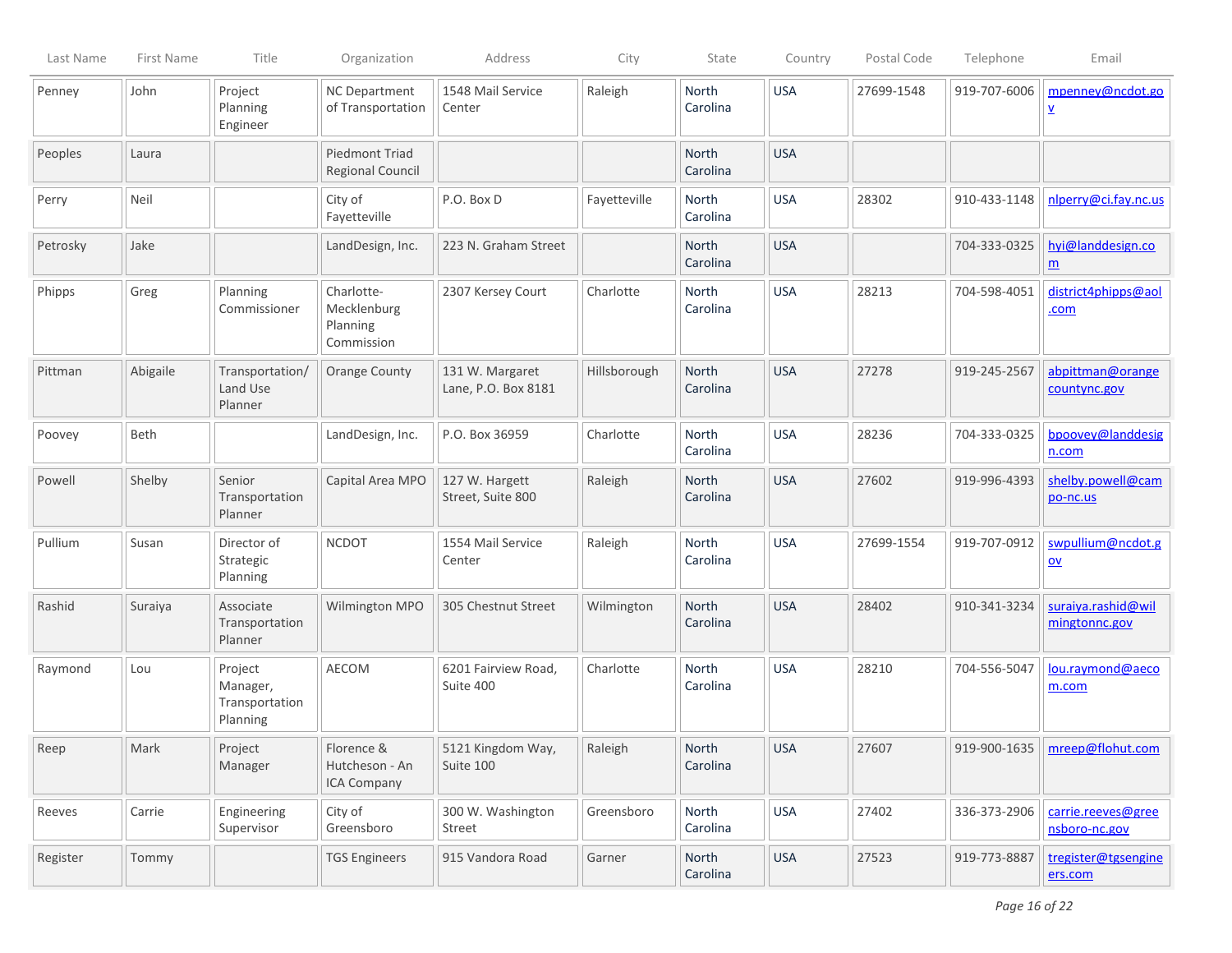| Last Name         | First Name   | Title                                  | Organization                                                        | Address                                              | City              | State                    | Country    | Postal Code | Telephone               | Email                                          |
|-------------------|--------------|----------------------------------------|---------------------------------------------------------------------|------------------------------------------------------|-------------------|--------------------------|------------|-------------|-------------------------|------------------------------------------------|
| Rhine             | Scott        | Executive<br>Director                  | PART                                                                | 107 Arrow Road                                       | Greensboro        | North<br>Carolina        | <b>USA</b> | 27409       | 336-662-0002            | alphaniem@partnc.<br>org                       |
| Rhodes            | <b>Brian</b> | Senior<br>Transportation<br>Technician | DCHC MPO                                                            | Transportation<br>Department, 101 City<br>Hall Plaza | Durham            | North<br>Carolina        | <b>USA</b> | 27701       | 919-560-<br>4366 x36427 | brian.rhodes@durh<br>amnc.gov                  |
| Rickard           | Alex         | Transportation<br>Planner              | CAMPO                                                               | 127 W. Hargett<br>Street, Suite 800                  | Raleigh           | North<br>Carolina        | <b>USA</b> | 27602       | 919-996-4396            | alex.rickard@camp<br>o-nc.us                   |
| Ricotta           | Paul         |                                        | Caliper<br>Corporation                                              | 1172 Beacon Sreet,<br>Suite 300                      | Newton            | Massachuse<br>tts        | <b>USA</b> | 01730       | 617-527-4700            | paul@caliper.com                               |
| Riddle            | Patrick      | Division<br>Planning<br>Engineer       | <b>NCDOT</b>                                                        | 5501 Barbados<br><b>Boulevard</b>                    | Castle Hayne      | North<br>Carolina        | <b>USA</b> | 28429       |                         | priddle@ncdot.gov                              |
| Roberts           | Gary         | Project Planner                        | Winston-<br>Salem/Forsyth<br><b>County Planning</b><br><b>Board</b> | 100 E. First Street                                  | Winston-<br>Salem | North<br>Carolina        | <b>USA</b> | 27101       | 336-747-7069            | garyr@cityofws.org                             |
| Robertson         | Janet        | Rural<br>Transportation<br>Planner     | Lumber River<br><b>RPO</b>                                          | 30 C. J. Walker Road,<br><b>COMtech Park</b>         | Pembroke          | <b>North</b><br>Carolina | <b>USA</b> | 28372       | 910-272-5049            | janet.robertson@lu<br>mberrivercog.org         |
| Robinson          | Beverly      | Central Region<br>Group Leader         | NCDOT-PDEA                                                          | 1548 Mail Service<br>Center                          | Raleigh           | North<br>Carolina        | <b>USA</b> | 27699-1548  | 919-707-6041            | brobinson@ncdot.g<br>$\underline{\mathsf{ov}}$ |
| Rollins           | Lee          | <b>Town Manager</b>                    | Town of<br>Bermuda Run                                              | 120 Kinderton<br>Boulevard, Suite 100                | Bermuda Run       | North<br>Carolina        | <b>USA</b> | 27006       | 336-998-0906            | Irollins@townofbr.c<br>om                      |
| Ruggieri          | Jeffrey      | Director                               | City of New Bern                                                    | 248 Craven Street,<br>3rd Floor                      | New Bern          | <b>North</b><br>Carolina | <b>USA</b> | 28560       | 252-639-7581            | langleyk@newbern-<br>nc.org                    |
| Runser-<br>Turner | Carrie       | Senior Planner                         | Land of Sky<br>Regional Council                                     | 339 New Leicester<br>Highway, Suite 140              | Asheville         | North<br>Carolina        | <b>USA</b> | 28806       | 828-251-6622            | carrie@landofsky.or<br>g                       |
| Rutan             | Mike         | Transportation<br>Planner              | Fayetteville MPO                                                    | 130 Gillespie Street                                 | Fayetteville      | <b>North</b><br>Carolina | <b>USA</b> | 28301       | 910-678-7614            | mrutan@co.cumber<br>land.nc.us                 |
| Rutkowski         | Mike         | Transportation<br>Manager              | Stantec                                                             |                                                      |                   | <b>North</b><br>Carolina | <b>USA</b> |             |                         |                                                |
| Sackaroff         | Amy          |                                        | Stantec                                                             | 801 Jone Franklin<br>Road, Suite 300                 | Raleigh           | North<br>Carolina        | <b>USA</b> | 27606       | 919-414-7895            | amy.sackaroff@stan<br>tec.com                  |
| Salmons           | James        |                                        | <b>UCPRPO</b>                                                       | 120 W. Washington<br>Street, Suite 2110              | Nashville         | North<br>Carolina        | <b>USA</b> | 27856       | 919-608-4919            | jsalmons@ucprpo.o<br>rg                        |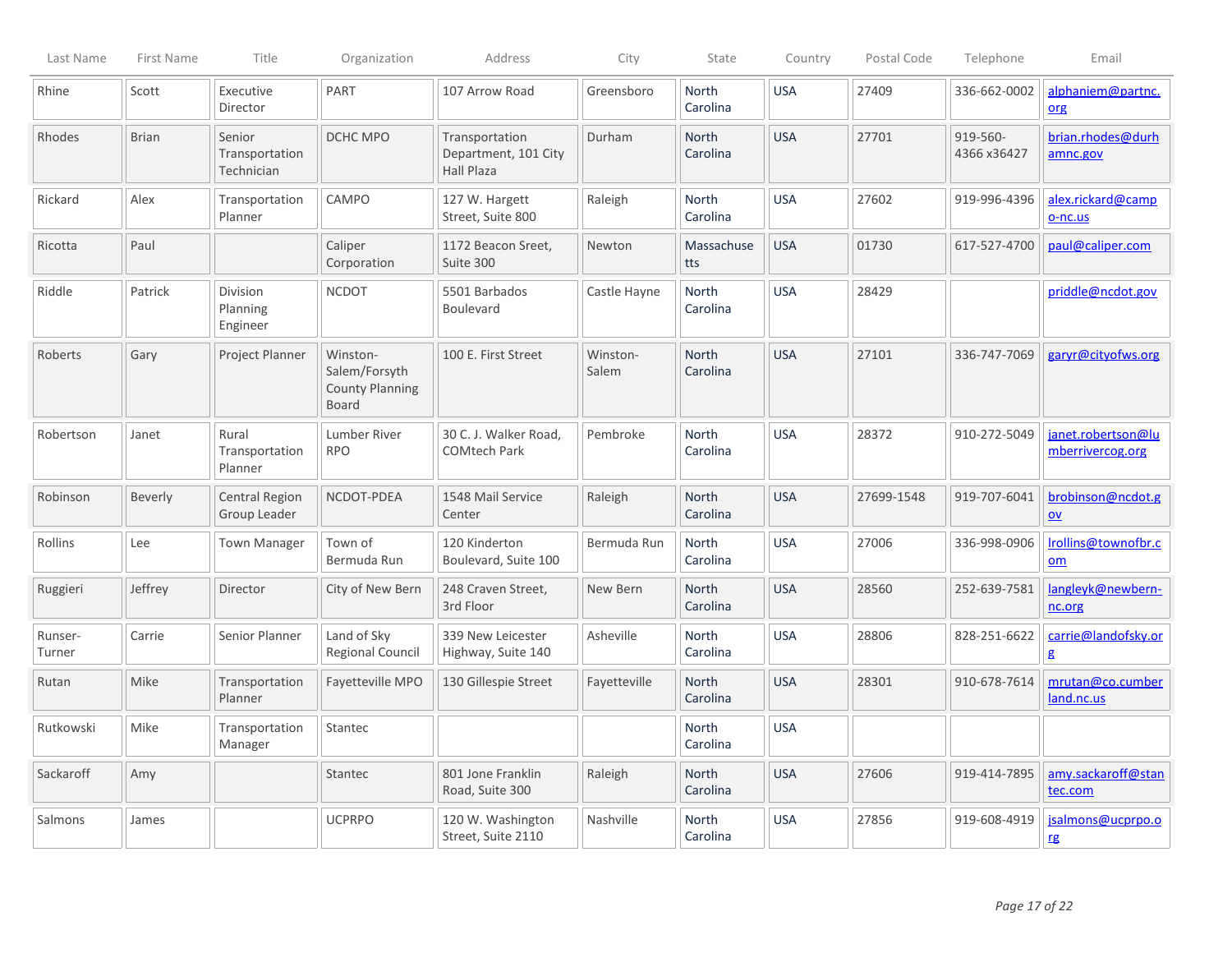| Last Name  | First Name | Title                                        | Organization                                                 | Address                               | City              | State                    | Country    | Postal Code | Telephone    | Email                                          |
|------------|------------|----------------------------------------------|--------------------------------------------------------------|---------------------------------------|-------------------|--------------------------|------------|-------------|--------------|------------------------------------------------|
| Sarder     | Nazia      | Transportation<br>Engineer                   | <b>NCDOT</b>                                                 | 1 S. Wilmington Street                | Raleigh           | North<br>Carolina        | <b>USA</b> | 27601       | 919-707-0980 | nsarder@ncdot.gov                              |
| Scales     | Reggie     | Area Manager                                 | Parsons<br>Brinckerhoff                                      | 434 Fayetteville Street               | Raleigh           | North<br>Carolina        | <b>USA</b> | 27601       | 919-836-4040 | scalesr@pbworld.co<br>$\underline{m}$          |
| Schirripa  | Joseph     |                                              | <b>NCDOT</b>                                                 | 1554 Mail Service<br>Center           | Raleigh           | <b>North</b><br>Carolina | <b>USA</b> | 27699-1554  | 919-707-0957 | jaschirrippa@ncdot.<br>gov                     |
| Schroeder  | Paul       | Transportation<br>Engineer                   | <b>NC Department</b><br>of Transportation                    | 1554 Mail Service<br>Center           | Raleigh           | North<br>Carolina        | <b>USA</b> | 27699-1554  | 919-707-0983 | pschroeder@ncdot.<br>gov                       |
| Sellers    | Daniel     |                                              | <b>NCDOT</b>                                                 | 1554 Mail Service<br>Center           | Raleigh           | <b>North</b><br>Carolina | <b>USA</b> | 27699-1554  | 919-707-0978 | dcsellers1@ncdot.g<br>$ov$                     |
| Shah       | Hemal      | Transportation<br>Engineer                   | <b>NCDOT</b>                                                 | 1 S. Wilmington Street                | Raleigh           | North<br>Carolina        | <b>USA</b> |             | 919-707-0992 | hjshah@ncdot.gov                               |
| Sibert     | Scot       |                                              | STV Inc.                                                     | 1000 W. Morehead<br>Street, Suite 200 | Charlotte         | <b>North</b><br>Carolina | <b>USA</b> | 28208       | 704-372-1885 | scot.sibert@stvinc.c<br>om                     |
| Simon      | Karen      | President                                    | Simon<br>Resources, Inc.                                     |                                       |                   | North<br>Carolina        | <b>USA</b> |             | 336-749-1411 | simonresrc@gmail.c<br>$om$                     |
| Smotherman | Steve      | Project Planner                              | Winston-<br>Salem/Forsyth<br><b>County Planning</b><br>Board | 100 E. First Street                   | Winston-<br>Salem | North<br>Carolina        | <b>USA</b> | 27101       | 336-747-7066 | steves@cityofws.or<br>g                        |
| Snipes     | Adam       | Senior Program<br>Engineer                   | <b>NCDOT</b>                                                 | 1534 Mail Service<br>Center           | Raleigh           | North<br>Carolina        | <b>USA</b> | 27699-1534  | 919-707-4636 | ajsnipes@ncdot.gov                             |
| Snow       | Terry      |                                              | Volkert                                                      | 110 Shotwell Court                    | Hillsborough      | North<br>Carolina        | <b>USA</b> | 27278       | 919-618-3552 | terrysnowpe@gmail<br>.com                      |
| Solberg    | Kristina   | Division<br>Planning<br>Engineer             | <b>NCDOT Division</b><br>13                                  | 55 Orange Street                      | Asheville         | North<br>Carolina        | <b>USA</b> | 28801       | 828-251-6171 | klsolberg@ncdot.go<br>$\overline{\mathbf{v}}$  |
| Stafford   | Myra       | Sidewalk<br>Project<br>Specialist            | City of Winston-<br>Salem                                    | P.O. Box 2511                         | Winston-<br>Salem | North<br>Carolina        | <b>USA</b> | 27102-2511  | 336-747-6831 | myras@cityofws.or<br>$\mathbf{g}$              |
| Stanley    | Mike       | <b>STIP Central</b><br><b>Region Manager</b> | <b>NCDOT</b>                                                 | 1534 Mail Service<br>Center           | Raleigh           | North<br>Carolina        | <b>USA</b> | 27699-1534  | 919-707-4642 | mtstanley@ncdot.g<br>$\underline{\mathsf{ov}}$ |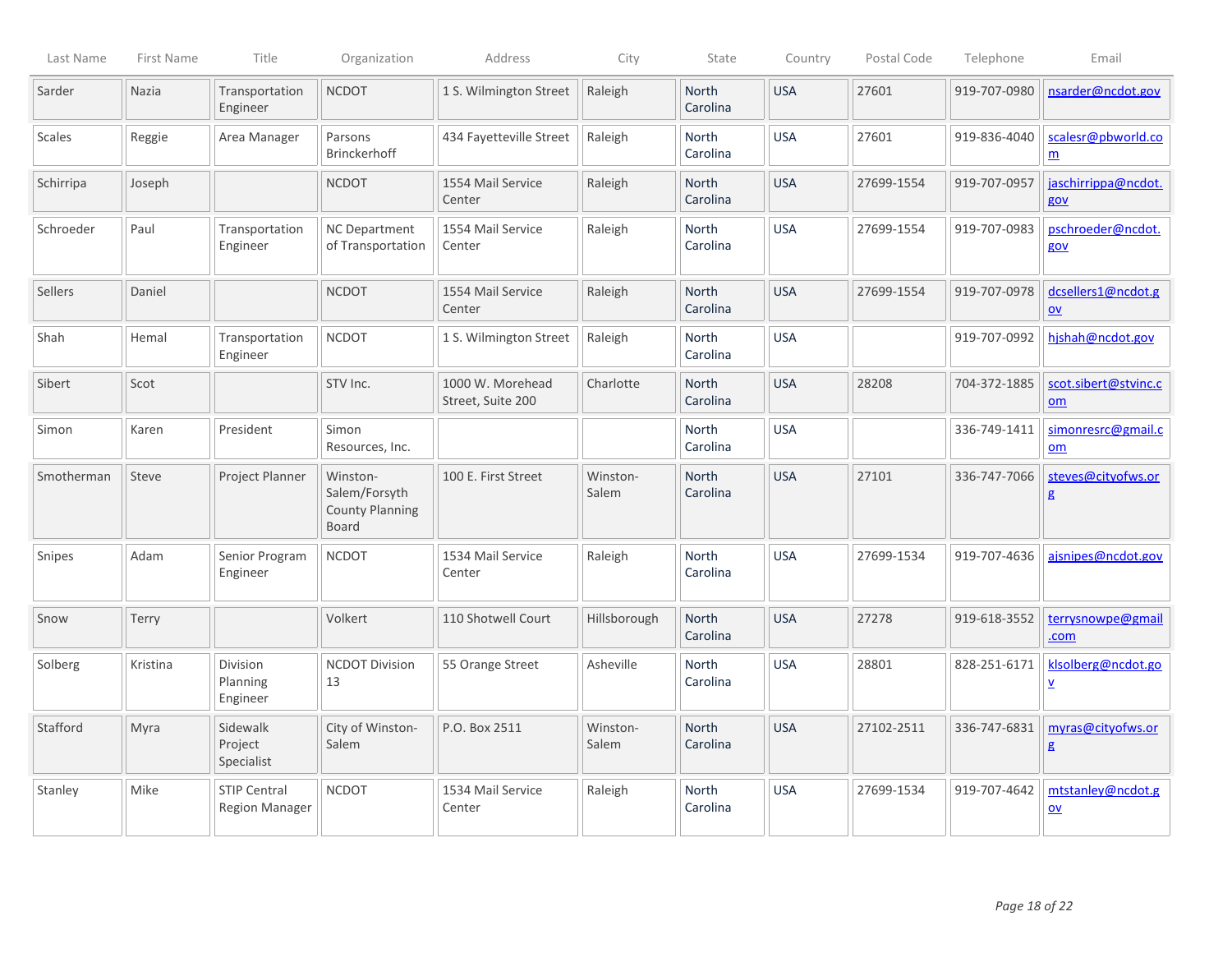| Last Name        | First Name | Title                                      | Organization                                            | Address                                | City        | State                    | Country    | Postal Code | Telephone              | Email                                                              |
|------------------|------------|--------------------------------------------|---------------------------------------------------------|----------------------------------------|-------------|--------------------------|------------|-------------|------------------------|--------------------------------------------------------------------|
| Steinman         | Norm       | Planning and<br>Design Division<br>Manager | Charlotte DOT                                           | 600 E. 4th Street                      | Charlotte   | North<br>Carolina        | <b>USA</b> | 28202       | 704-336-4400           | nsteinman@ci.charl<br>otte.nc.us                                   |
| Stephenson       | Rynal      | Regional<br>Manager                        | Ramey Kemp &<br>Associates, Inc.                        | 5808 Faringdon Place,<br>Suite 100     | Raleigh     | North<br>Carolina        | <b>USA</b> | 27609       | 919-872-5115           | jjenkins@rameykem<br>p.com                                         |
| Stewart          | J.D.       |                                            | Piedmont<br>Authority for<br>Regional<br>Transportation | 107 Arrow Road                         | Greensboro  | North<br>Carolina        | <b>USA</b> | 27409       | 336-235-6643           | jons@partnc.org                                                    |
| Stokes           | Wesley     | Engineer                                   | J. M. Teague<br>Engineering, PLLC                       | 525 N. Main Street                     | Waynesville | North<br>Carolina        | <b>USA</b> | 28786       | 828-456-8383           | wesley.stokes@jmt<br>eagueengineering.c<br>om                      |
| Stoogenke        | Dana       | Director                                   | Rocky River Rural<br>Planning<br>Organization           | 1000 N. 1st Street,<br>Suite 17        | Albemarle   | North<br>Carolina        | <b>USA</b> | 28001       | 980-581-6589           | dstoogenke@rockyr<br>iverrpo.org                                   |
| Stull            | Kirk       | Senior Vice<br>President                   | HDR Engineering,<br>Inc.                                | 3733 National Drive,<br>Suite 207      | Raleigh     | North<br>Carolina        | <b>USA</b> | 27612       | 919-232-6639           | kstull@hdrinc.com                                                  |
| Sturdivant       | Darius     | Division 8<br>Planning<br>Engineer         | <b>NCDOT</b>                                            | 902 N. Sandhills<br><b>Boulevard</b>   | Aberdeen    | <b>North</b><br>Carolina | <b>USA</b> | 28315       | 910-944-2344           | ddsturdivant@ncdo<br>t.gov                                         |
| Surasky          | Michael    | Associate                                  | A. Morton<br>Thomas and<br>Associates                   | 8412 Falls of Neuse<br>Road, Suite 202 | Raleigh     | <b>North</b><br>Carolina | <b>USA</b> | 27615       |                        | msurasky@amtengi<br>neering.com                                    |
| Surti            | Hemang     | <b>BGMPO</b><br>Coordinator                | NCDOT-TPB                                               | 1 S. Wilmington Street                 | Raleigh     | North<br>Carolina        | <b>USA</b> | 27601       | 919-707-0989           | hmsurti@ncdot.gov                                                  |
| Swayampakal<br>a | Radha      |                                            | RS&H                                                    |                                        |             | <b>North</b><br>Carolina | <b>USA</b> |             |                        | radha.swayampakal<br>a@rsandh.com                                  |
| Talanker         | Elena      |                                            | <b>NCDOT</b>                                            | 1 S. Wilmington Street                 | Raleigh     | North<br>Carolina        | <b>USA</b> | 27601       | 919-707-0911           | etalanker@ncdot.go<br>$\underline{v}$                              |
| Tayal            | Taruna     | Project<br>Manager                         | <b>VHB Engineering</b><br>NC, P.C.                      | 4000 Westchase Blvd,<br>Suite 530      | Raleigh     | North<br>Carolina        | <b>USA</b> | 27607       | 919-829-<br>0328 x5644 | ttayal@vhb.com                                                     |
| Taylor           | Karen      | Mrs.                                       | <b>URS Corporation</b>                                  | 1600 Perimeter Park<br><b>Drive</b>    | Morrisville | North<br>Carolina        | <b>USA</b> | 27560       | 919-461-1353           | karen.taylor@urs.co<br>$\underline{m}$                             |
| Teague           | Mark       | Owner &<br>Principal<br>Engineer           | J. M. Teague<br>Engineering, PLLC                       | 525 N. Main Street                     | Waynesville | North<br>Carolina        | <b>USA</b> | 28786       | 828-456-8383           | mark.teague@jmte<br>agueengineering.co<br>$\underline{\mathsf{m}}$ |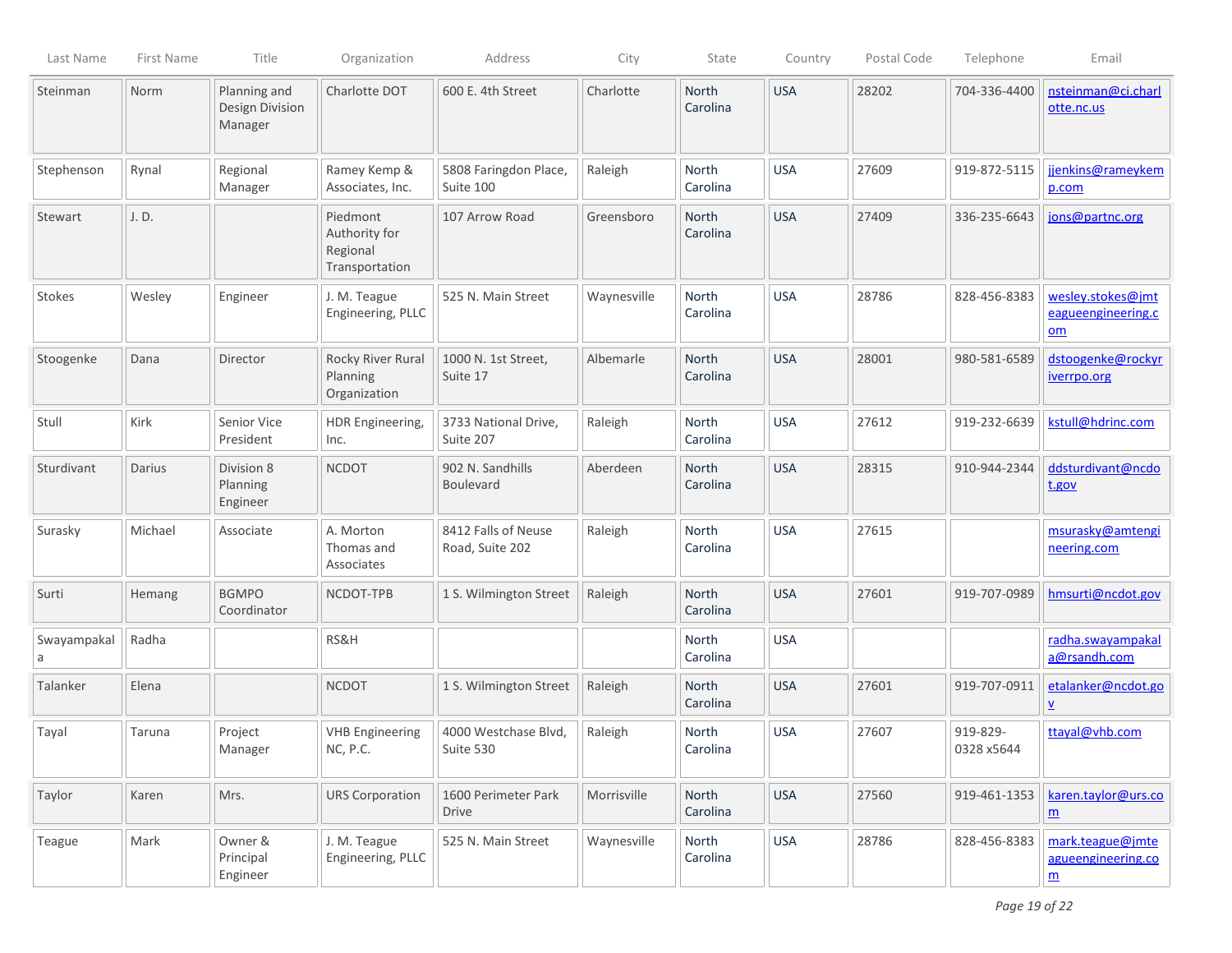| Last Name  | First Name   | Title                                                                             | Organization                             | Address                               | City              | State                    | Country    | Postal Code | Telephone    | Email                                        |
|------------|--------------|-----------------------------------------------------------------------------------|------------------------------------------|---------------------------------------|-------------------|--------------------------|------------|-------------|--------------|----------------------------------------------|
| Thomas     | Dan          | Technical<br>Services Unit<br>Head                                                | NCDOT-TPB                                | 1554 Mail Service<br>Center           | Raleigh           | North<br>Carolina        | <b>USA</b> | 27699-1554  | 919-707-0908 | danthomas@ncdot.<br>gov                      |
| Thomas     | Iona         | Manager of<br>Transportation                                                      | Stewart                                  | 421 Fayetteville<br>Street, Suite 400 | Raleigh           | North<br>Carolina        | <b>USA</b> | 27601       | 919-380-8750 | ithomas@stewartin<br>c.com                   |
| Thomas     | Roger        | <b>Central Region</b><br>Manager                                                  | NCDOT Roadway<br>Design Unit             | 1582 Mail Service<br>Center           | Raleigh           | North<br>Carolina        | <b>USA</b> | 27699-1582  | 919-815-5421 | rthomas@ncdot.go<br>$\underline{\mathsf{v}}$ |
| Thorne     | Jeremy       |                                                                                   | Stimmel<br>Associates, PA                | 601 N. Trade Street,<br>Suite 200     | Winston-<br>Salem | North<br>Carolina        | <b>USA</b> | 27101       | 336-723-1067 | lgrubbs@stimmelpa<br>.com                    |
| Tippett    | John         |                                                                                   | Western<br>Piedmont COG<br>(retired)     |                                       |                   | North<br>Carolina        | <b>USA</b> |             |              |                                              |
| Tipton     | Noland       | Safety Engineer                                                                   | City of<br>Greensboro                    | 300 W. Washington<br><b>Street</b>    | Greensboro        | North<br>Carolina        | <b>USA</b> | 27402       | 336-373-4920 | noland.tipton@gree<br>nsboro-nc.gov          |
| Trencansky | Peter        |                                                                                   | Patriot<br>Transportation<br>Engineering | 5100 Holly Ridge<br>Farm Road         | Raleigh           | North<br>Carolina        | <b>USA</b> | 27616       | 919-706-9408 | peter@pt-<br>engineering.net                 |
| Trivedi    | Kumar        | Deputy<br>Director,<br>Division of<br>Bicycle and<br>Pedestrian<br>Transportation | <b>NCDOT</b>                             | 1552 Mail Service<br>Center           | Raleigh           | <b>North</b><br>Carolina | <b>USA</b> | 27699-1552  | 919-707-2603 | katrivedi@ncdot.go<br>$\underline{v}$        |
| Turner     | Christy      |                                                                                   | Stimmel<br>Associates, PA                | 601 N. Trade Street,<br>Suite 200     | Winston-<br>Salem | <b>North</b><br>Carolina | <b>USA</b> | 27101       | 336-723-1067 | Igrubbs@stimmelpa<br>.com                    |
| Turner     | David        | Senior Account<br>Executive                                                       | Infogroup                                | 1020 E. 1st Street                    | Papillion         | Nebraska                 | <b>USA</b> | 68116       | 402-836-1289 | david.turner@infogr<br>oup.com               |
| Ulrich     | <b>Brian</b> | Transportation<br>Manager                                                         | Town of<br>Kernersville                  | P.O. Box 728                          | Kernersville      | <b>North</b><br>Carolina | <b>USA</b> | 27285       | 336-993-7864 | bulrich@toknc.com                            |
| Upchurch   | James        | Southeast<br>Group Manager                                                        | <b>NCDOT</b>                             | 1554 Mail Service<br>Center           | Raleigh           | North<br>Carolina        | <b>USA</b> | 27699-1554  | 919-707-0927 | jhupchurch@ncdot.<br>gov                     |
| Venable    | Greg         | Planner                                                                           | City of High Point                       | P.O. Box 230                          | <b>High Point</b> | North<br>Carolina        | <b>USA</b> | 27261       | 336-883-3310 | greg.venable@high<br>pointnc.gov             |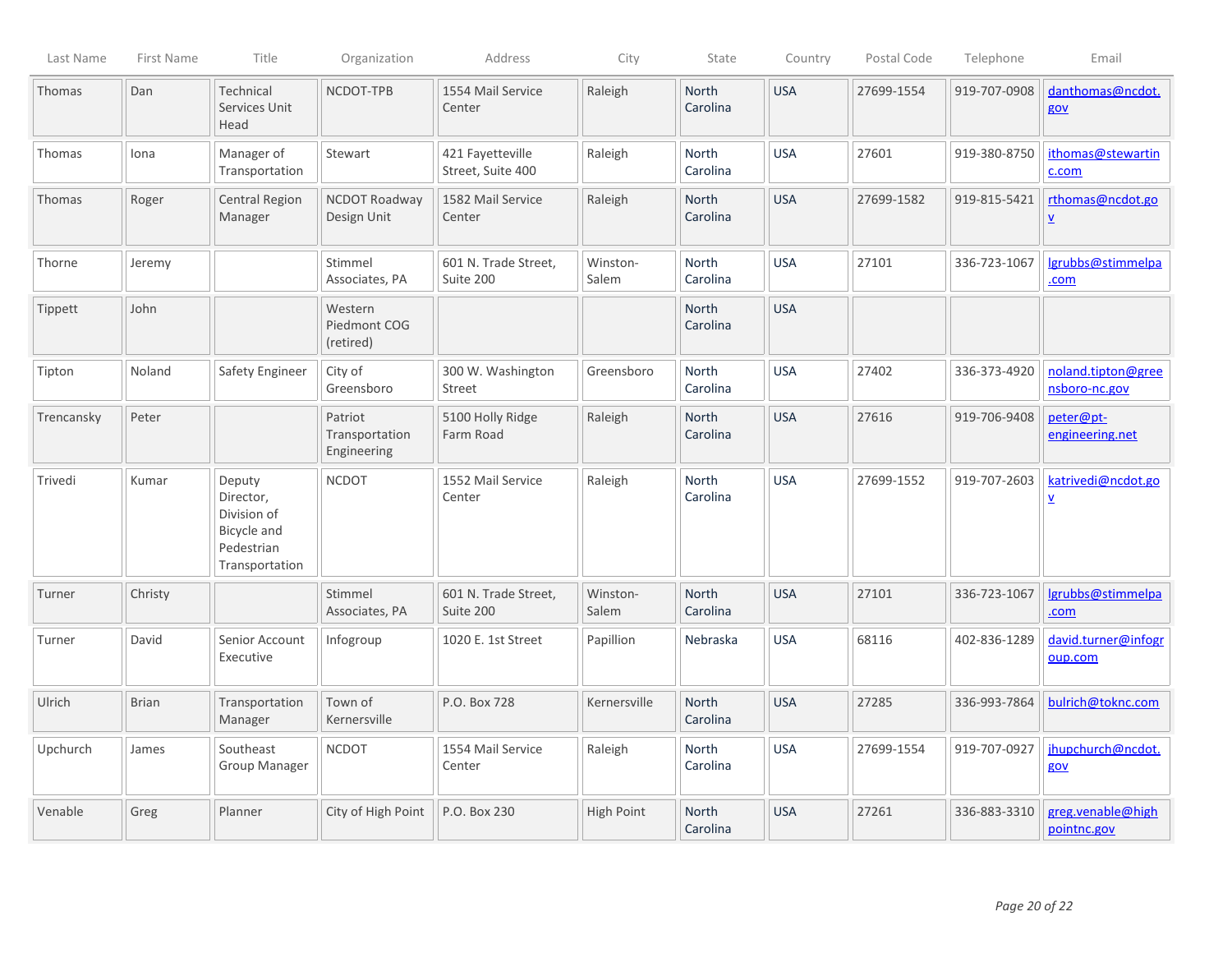| Last Name  | First Name   | Title                                                     | Organization                                             | Address                                   | City              | State                    | Country    | Postal Code | Telephone    | Email                                         |
|------------|--------------|-----------------------------------------------------------|----------------------------------------------------------|-------------------------------------------|-------------------|--------------------------|------------|-------------|--------------|-----------------------------------------------|
| Vine-Hodge | John         | Transportation<br>Planner                                 | <b>NCDOT</b><br>Bike/Pedestrian<br>Division              | 1 S. Wilmington Street                    | Raleigh           | North<br>Carolina        | <b>USA</b> | 27601       | 919-707-2607 | javinehodge@ncdot<br>.gov                     |
| Vreeland   | Daryl        | <b>MPO</b><br>Coordinator                                 | City of Greenville                                       | P.O. Box 7207                             | Greenville        | <b>North</b><br>Carolina | <b>USA</b> | 27835       | 252-329-4476 | dvreeland@greenvil<br>lenc.gov                |
| Walker     | Jennifer     | Worker                                                    | JenLandArc                                               | P.O. Box 96                               | Durham            | North<br>Carolina        | <b>USA</b> | 27702       | 828-423-6832 | jenlandarc@gmail.c<br>om                      |
| Wallace    | <b>Brett</b> | Senior<br>Supervising<br>Planner                          | Parsons<br><b>Brinckerhoff</b>                           | 121 W. Trade Street,<br><b>Suite 1950</b> | Charlotte         | North<br>Carolina        | <b>USA</b> | 28202       | 704-342-5416 | wallacebp@pbworl<br>d.com                     |
| Wallace    | Judi         | President                                                 | Wallace<br>Consulting &<br>Training, Inc.                | 765 Hertford Road                         | Winston-<br>Salem | North<br>Carolina        | <b>USA</b> | 27104       | 336-768-3339 | judiwallace@triad.rr<br>.com                  |
| Wallace    | Richard      | <b>Business</b><br>Development<br>Manager                 | Trafficware/Nazt<br>ec                                   | 401 Silver Creek Road                     | Greer             | South<br>Carolina        | <b>USA</b> | 29650       | 864-320-6190 | richwallace@traffic<br>ware.com               |
| Walsh      | Christina    |                                                           | Piedmont Triad<br>Regional Council                       | 2216 W.<br>Meadowview Road,<br>Suite 201  | Greensboro        | <b>North</b><br>Carolina | <b>USA</b> | 27407       | 336-294-4950 | cwalsh@ptrc.org                               |
| Walston    | Scott        | Transportation<br>Engineer<br>Supervisor                  | <b>NCDOT</b><br>Transportation<br><b>Planning Branch</b> | 1554 Mail Service<br>Center               | Raleigh           | North<br>Carolina        | <b>USA</b> | 27699-1554  | 919-707-0941 | swalston@ncdot.go<br>$\underline{\mathsf{v}}$ |
| Ward       | David        | Transportation<br>Engineer                                | CAMPO                                                    | 127 W. Hargett<br>Street, Suite 800       | Raleigh           | North<br>Carolina        | <b>USA</b> | 27602       | 919-996-4395 | kyle.ward@campo-<br>nc.us                     |
| Wayts      | Mike         | Principal,<br>Division<br>Manager                         | Freese and<br><b>Nichols</b>                             | 1017 Main Campus<br>Drive, Suite 1200     | Raleigh           | <b>North</b><br>Carolina | <b>USA</b> | 27606       | 817-845-4547 | mdw@freese.com                                |
| Weisner    | Jeff         | Planning<br>Department<br>Manager                         | URS                                                      | 4809 Remert Drive                         | Raleigh           | <b>North</b><br>Carolina | <b>USA</b> | 27612       | 919-413-4524 | jeff.weisner@urs.co<br>$\underline{m}$        |
| Wert       | <b>Brian</b> | Senior<br><i><u><b>I</b>ransportation</u></i><br>Engineer | <b>URS</b>                                               | 1600 Perimeter Park<br>Drive, Suite 400   | Morrisville       | <b>North</b><br>Carolina | <b>USA</b> | 27560-8421  | 919-461-1430 | brian.wert@urs.co<br>$\underline{\mathbf{m}}$ |
| West       | Candace      | Tobacco/Rural<br>Lead (Region V)                          | Community<br>Transformation<br>Project                   | 319 N. Graham-<br>Hopedale Road           | Burlington        | North<br>Carolina        | <b>USA</b> | 27217       | 336-583-9982 | cwest@co.guilford.<br>nc.us                   |
| West       | Matt         |                                                           | Kimley-Horn &<br>Associates                              | 3001 Weston Parkway                       | Cary              | North<br>Carolina        | <b>USA</b> | 27513       | 919-678-4194 | matt.west@kimley-<br>horn.com                 |